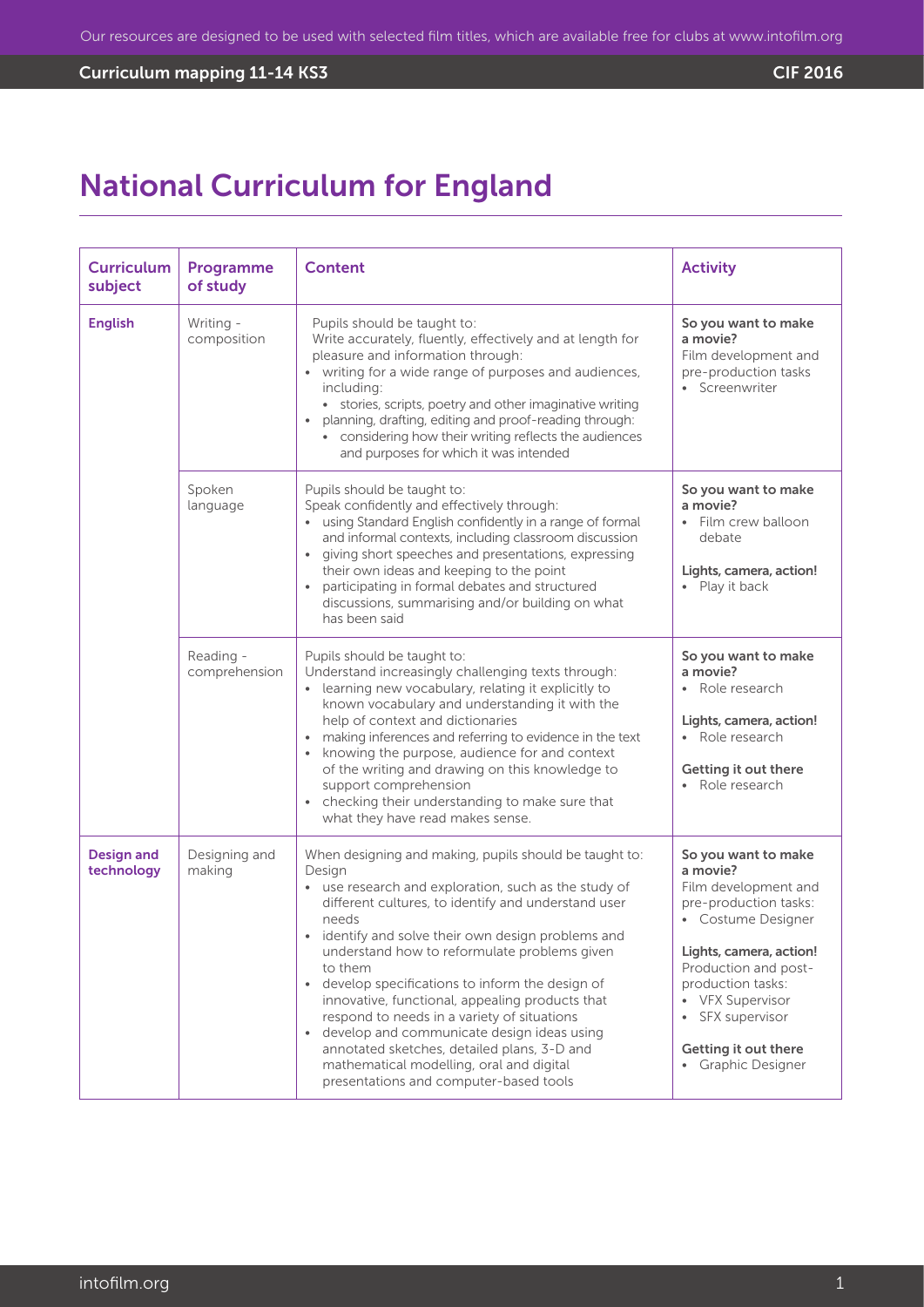| <b>Computing</b>                                                                                                                                                                                                                                                                                                                  |                                                                                                                                                                                                                  | Pupils should be taught to:<br>• undertake creative projects that involve selecting,<br>using, and combining multiple applications,<br>preferably across a range of devices, to achieve<br>challenging goals, including collecting and analysing<br>data and meeting the needs of known users<br>create, re-use, revise and re-purpose digital<br>$\bullet$<br>artefacts for a given audience, with attention to<br>trustworthiness, design and usability                                                                                                                                                                                                                                                                                                                                                                                                                                                                                                                                                                                                                                                                                                                                                                                                        | Lights, camera, action!<br>Production and post<br>production tasks<br>• VFX Supervisor<br>• SFX supervisor<br>Getting it out there<br>Marketing, distribution<br>and exhibition tasks<br>• Graphic Designer                                                                                                                                                                                                                                                                                                                |
|-----------------------------------------------------------------------------------------------------------------------------------------------------------------------------------------------------------------------------------------------------------------------------------------------------------------------------------|------------------------------------------------------------------------------------------------------------------------------------------------------------------------------------------------------------------|------------------------------------------------------------------------------------------------------------------------------------------------------------------------------------------------------------------------------------------------------------------------------------------------------------------------------------------------------------------------------------------------------------------------------------------------------------------------------------------------------------------------------------------------------------------------------------------------------------------------------------------------------------------------------------------------------------------------------------------------------------------------------------------------------------------------------------------------------------------------------------------------------------------------------------------------------------------------------------------------------------------------------------------------------------------------------------------------------------------------------------------------------------------------------------------------------------------------------------------------------------------|----------------------------------------------------------------------------------------------------------------------------------------------------------------------------------------------------------------------------------------------------------------------------------------------------------------------------------------------------------------------------------------------------------------------------------------------------------------------------------------------------------------------------|
| <b>PSHE</b>                                                                                                                                                                                                                                                                                                                       | <b>PSHE</b><br>Association:<br>Living in the<br>wider world<br>(non-statutory<br>content)<br>www.thecdi.<br>net/write/<br>Framework/<br>PSHE_<br>Association_<br>Programme_<br>of_Study_<br>October_2014.<br>pdf | Pupils should have the opportunity to learn:<br>1. about their own identity as a learner, preferred style<br>of learning and to develop study, research and<br>presentation and organisational skills<br>2. to identify own strengths, interests, skills and<br>qualities as part of the personal review and planning<br>process, including their value to future employability<br>3. different types of work, including employment, self-<br>employment and voluntary work; that everyone has a<br>'career'; their pathway through education and work<br>4. about different work roles and career pathways,<br>including clarifying their own early aspirations<br>5. about the labour market (including the diversity of<br>local and national employment opportunities), about<br>learning options, skills, occupations and progression<br>routes and about self-employment<br>6. the benefits of being ambitious and enterprising in<br>all aspects of life<br>7. about the skills and qualities required to engage in<br>enterprise, including seeing opportunity, managing<br>risk, marketing, productivity, understanding the<br>concept of quality, cash flow and profit<br>8. about different types of business, how they are<br>organized and financed | Think you know<br>about the film<br>industry?<br>• Credits bingo<br>Human value chain<br>So you want to make<br>a movie?<br>• Careers skills audit<br>• Mix and match<br>• Who's in the crew?<br>• Doing:<br>development and<br>pre-production<br>tasks<br>• Doing: pitch it!<br>Record and reflect<br>Getting it out there<br>Role research<br>$\bullet$<br>ecord and reflect<br>$\bullet$<br>Your future in film<br>• What have you<br>learned about<br>your teammates?<br>• What have you<br>learned about<br>yourself? |
| <b>Careers guidance and</b><br>inspiration in schools<br>Careers guidance<br>and inspiration in<br>schools<br>Statutory guidance for<br>governing bodies,<br>school<br>leaders and school staff<br>www.gov.uk/government/<br>uploads/system/uploads/<br>attachment_data/file/440795/<br>Careers_Guidance_Schools_<br>Guidance.pdf |                                                                                                                                                                                                                  | Schools should:<br>• Provide access to a range of activities that inspire<br>young people.<br>Consciously work to prevent all forms of<br>$\bullet$<br>stereotyping in the advice and guidance they<br>provide, to ensure that boys and girls from all<br>backgrounds and diversity groups consider the<br>widest possible range of careers, including those<br>that are often portrayed as primarily for one or other<br>of the sexes.<br>Create a learning environment which allows and<br>$\bullet$<br>encourages pupils to tackle real life challenges<br>which require them to manage risk and to develop<br>their decision making, team building and problem<br>solving skills. Schools should have high expectations<br>of all pupils.                                                                                                                                                                                                                                                                                                                                                                                                                                                                                                                    | Think you know<br>about the film<br>industry?<br>• Credits bingo<br>Human value chain<br>$\bullet$<br>So you want to make<br>a movie?<br>Careers skills audit<br>Mix and match<br>Your future in film<br>• What have you<br>learned about<br>yourself?<br>Taking it further $-$<br>all tasks                                                                                                                                                                                                                               |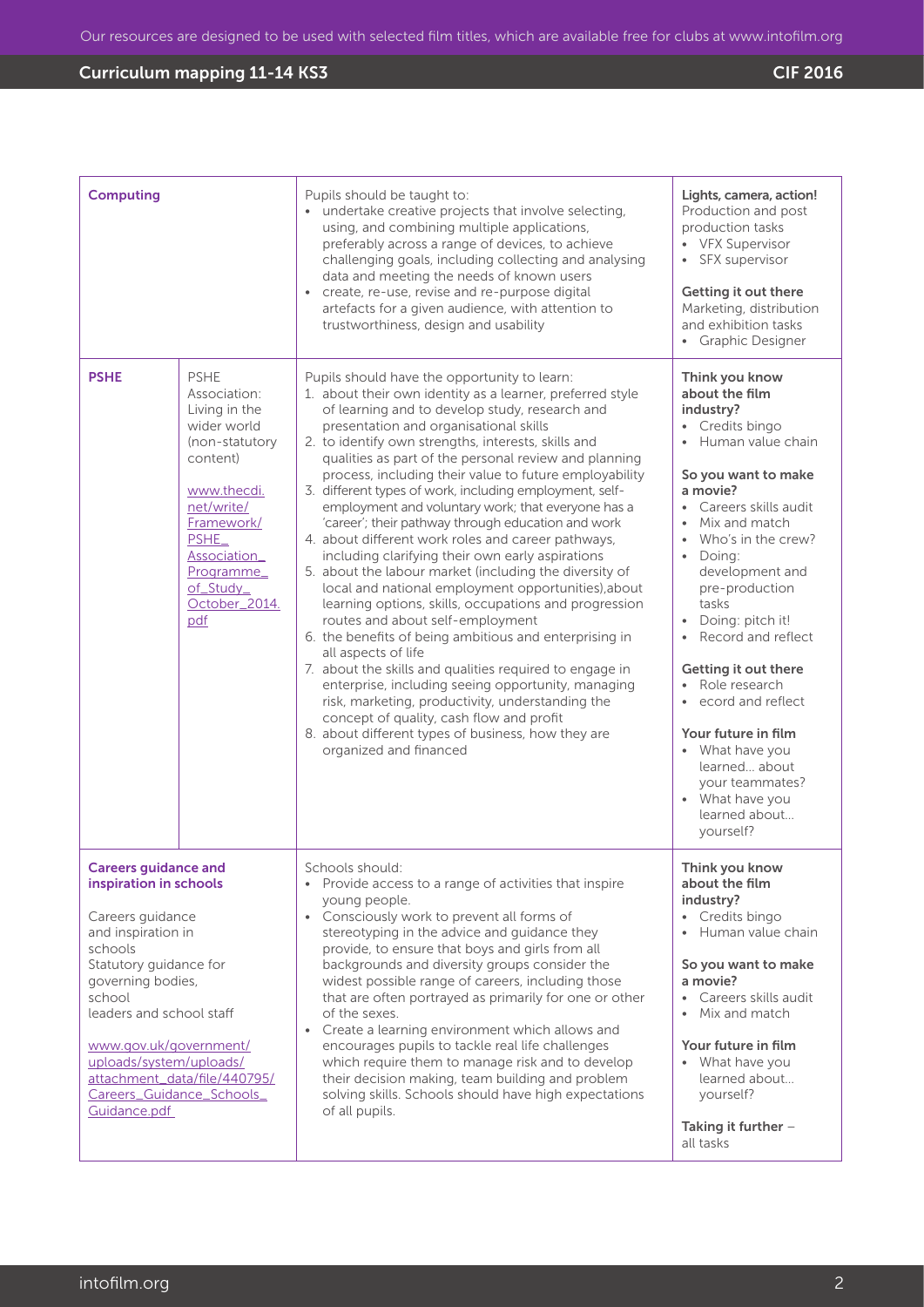| Art & Design              |                          | Pupils should be taught:<br>• to use a range of techniques and media<br>• to analyse and evaluate their own work, and that of<br>others, in order to strengthen the visual impact or<br>applications of their work                                                                                                                                                                                                                                                                                                                                                                                                                                                                                                                                                                              | So you want to make<br>a movie?<br>Film development and<br>pre-production tasks<br>• Costume Designer<br>Getting it out there<br>Marketing, distribution<br>and exhibition tasks<br>• Graphic Designer |
|---------------------------|--------------------------|-------------------------------------------------------------------------------------------------------------------------------------------------------------------------------------------------------------------------------------------------------------------------------------------------------------------------------------------------------------------------------------------------------------------------------------------------------------------------------------------------------------------------------------------------------------------------------------------------------------------------------------------------------------------------------------------------------------------------------------------------------------------------------------------------|--------------------------------------------------------------------------------------------------------------------------------------------------------------------------------------------------------|
| <b>Maths</b>              | Solve problems           | Through the mathematics content, pupils should be<br>taught to:<br>• develop their mathematical knowledge, in part<br>through solving problems and evaluating the<br>outcomes, including multi-step problems<br>develop their use of formal mathematical<br>knowledge to interpret and solve problems,<br>including in financial mathematics<br>select appropriate concepts, methods and techniques<br>to apply to unfamiliar and non-routine problems.                                                                                                                                                                                                                                                                                                                                         | So you want to make<br>a movie?<br>Film development and<br>pre-production tasks<br>• Producer                                                                                                          |
| <b>Languages</b>          | Linguistic<br>competence | Pupils should be taught:<br>• listen to a variety of forms of spoken language to<br>obtain information and respond appropriately<br>transcribe words and short sentences that they hear<br>with increasing accuracy<br>• express and develop ideas clearly and with<br>increasing accuracy, both orally and in writing<br>• read and show comprehension of original and<br>adapted materials from a range of different sources,<br>understanding the purpose, important ideas and<br>details, and provide an accurate English translation<br>of short, suitable material<br>• write prose using an increasingly wide range of<br>grammar and vocabulary, write creatively to express<br>their own ideas and opinions, and translate short<br>written text accurately into the foreign language. | Getting it out there<br>Marketing, distribution<br>and exhibition tasks<br>International<br>Marketing Manager                                                                                          |
| <b>Music</b>              |                          | Pupils should be taught to:<br>play and perform confidently in a range of solo<br>and ensemble contexts using their voice, playing<br>instruments musically, fluently and with accuracy<br>and expression<br>improvise and compose; and extend and develop<br>$\bullet$<br>musical ideas by drawing on a range of musical<br>structures, styles, genres and traditions                                                                                                                                                                                                                                                                                                                                                                                                                          | Lights, camera, action!<br>Production and post<br>production tasks<br>Foley artist                                                                                                                     |
| <b>Physical education</b> |                          | Pupils should be taught to:<br>perform dances using advanced dance techniques<br>within a range of dance styles and forms<br>• take part in outdoor and adventurous activities<br>which present intellectual and physical challenges<br>and be encouraged to work in a team, building on<br>trust and developing skills to solve problems, either<br>individually or as a group                                                                                                                                                                                                                                                                                                                                                                                                                 | Lights, camera, action!<br>Production and post<br>production task<br>• Stunt Co-<br>ordinator/<br>choreographer                                                                                        |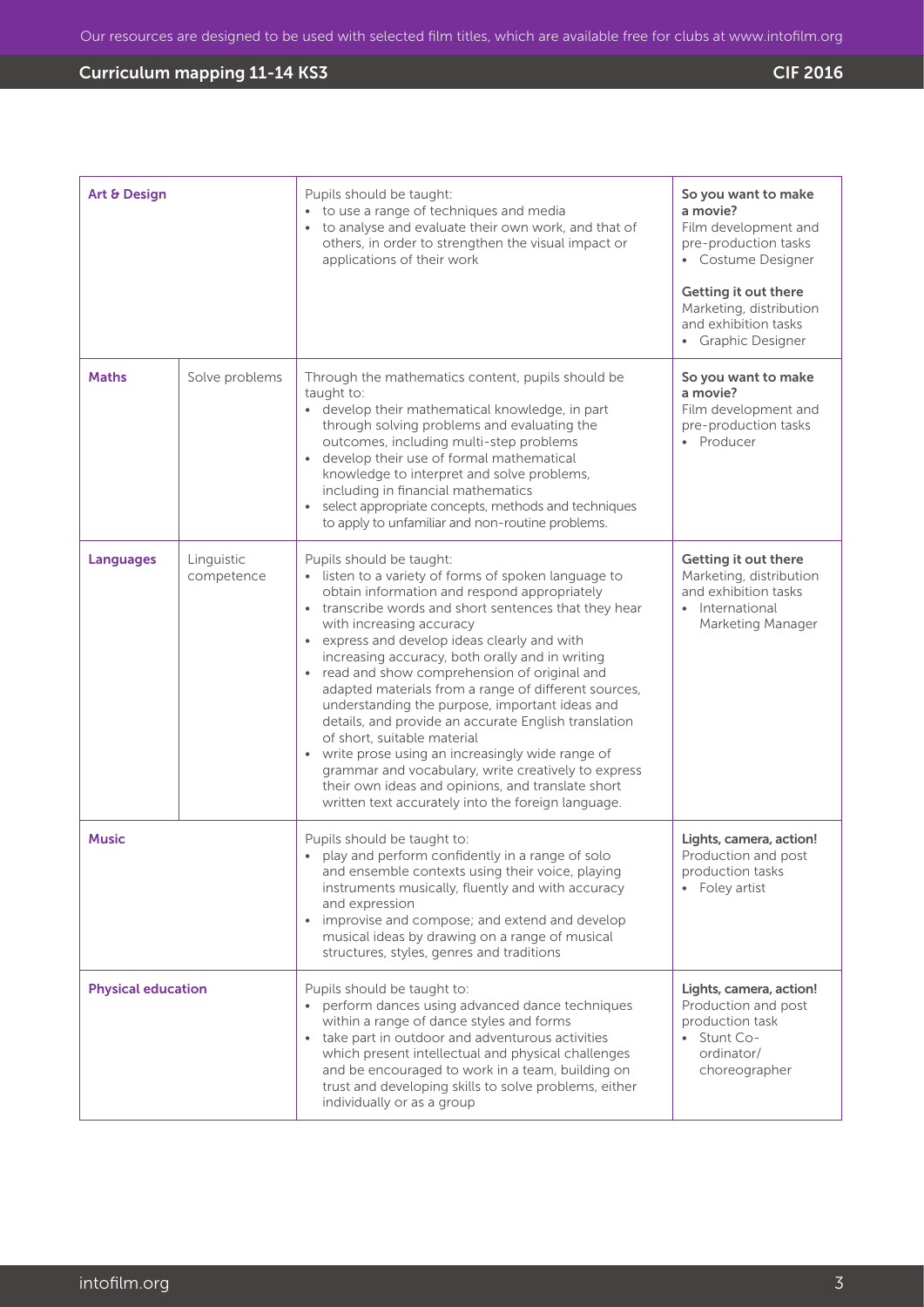# **Curriculum mapping 11-14 KS3** Curriculum mapping 11-14 KS3

# Northern Ireland Curriculum

| <b>Curriculum</b><br>area                                                     | <b>Subject</b>                                                     | Knowledge, skills and understanding                                                                                                                                                                                                                                                                                                                                                                                                                                                                                                                                                                                                                                                                                                                                                                                                                                                                                                                                                                                                                                                                                                                                                |                                                                                                                                                                                                                                                                                                                                                                   |
|-------------------------------------------------------------------------------|--------------------------------------------------------------------|------------------------------------------------------------------------------------------------------------------------------------------------------------------------------------------------------------------------------------------------------------------------------------------------------------------------------------------------------------------------------------------------------------------------------------------------------------------------------------------------------------------------------------------------------------------------------------------------------------------------------------------------------------------------------------------------------------------------------------------------------------------------------------------------------------------------------------------------------------------------------------------------------------------------------------------------------------------------------------------------------------------------------------------------------------------------------------------------------------------------------------------------------------------------------------|-------------------------------------------------------------------------------------------------------------------------------------------------------------------------------------------------------------------------------------------------------------------------------------------------------------------------------------------------------------------|
| Language<br>and literacy:<br><b>English</b><br>with Media<br><b>Education</b> | Developing<br>pupils'<br>Knowledge,<br>Understanding<br>and Skills | Pupils should have opportunities to become critical,<br>creative and effective communicators by:<br>• expressing meaning, feelings and viewpoints;<br>talking to include debate, role-play, interviews,<br>$\bullet$<br>presentations and group discussions;<br>listening actively and reporting back;<br>reading and viewing for key ideas, enjoyment,<br>engagement and empathy;<br>• writing and presenting in different media and for<br>different audiences and purposes;<br>• participating in a range of drama activities<br>interpreting visual stimuli including the moving image;<br>developing an understanding of different forms,<br>genres and methods of communication and an<br>understanding of how meaning is created;<br>developing their knowledge of how language<br>$\bullet$<br>works and their accuracy in using the conventions<br>of language, including spelling, punctuation and<br>grammar;<br>• talking to include debate, role-play, interviews,<br>presentations and group discussions<br>• analysing critically their own and other texts;<br>using a range of techniques, forms and media to<br>convey information creatively and appropriately. | So you want to make<br>a movie?<br>Film development and<br>pre-production tasks<br>• Screenwriter<br>So you want to make<br>a movie?<br>• Film crew balloon<br>debate<br>Lights, camera, action!<br>• Play it back<br>So you want to make<br>a movie?<br>• Role research<br>Lights, camera, action!<br>• Role research<br>Getting it out there<br>• Role research |
| <b>Science and</b><br>technology                                              | Technology and<br>design                                           | Pupils should have opportunities to develop creative<br>thinking and problem solving skills through:<br>• Design - identifying problems; investigating,<br>generating, developing, modelling and evaluating<br>design proposals; giving consideration to form,<br>function and safety;<br>• Communication - use of free-hand sketching and<br>formal drawing techniques and ICT tools (including<br>3D modelling)<br>• Control - incorporate control systems, such<br>as mechanical, electronic or computer-based,<br>in products and understand how these can be<br>employed to achieve desired effects.                                                                                                                                                                                                                                                                                                                                                                                                                                                                                                                                                                          | So you want to make<br>a movie?<br>Film development and<br>pre-production tasks:<br>• Costume Designer<br>Lights, camera, action!<br>Production and post-<br>production tasks:<br>• VFX Supervisor<br>SFX supervisor<br>Getting it out there<br>• Graphic Designer                                                                                                |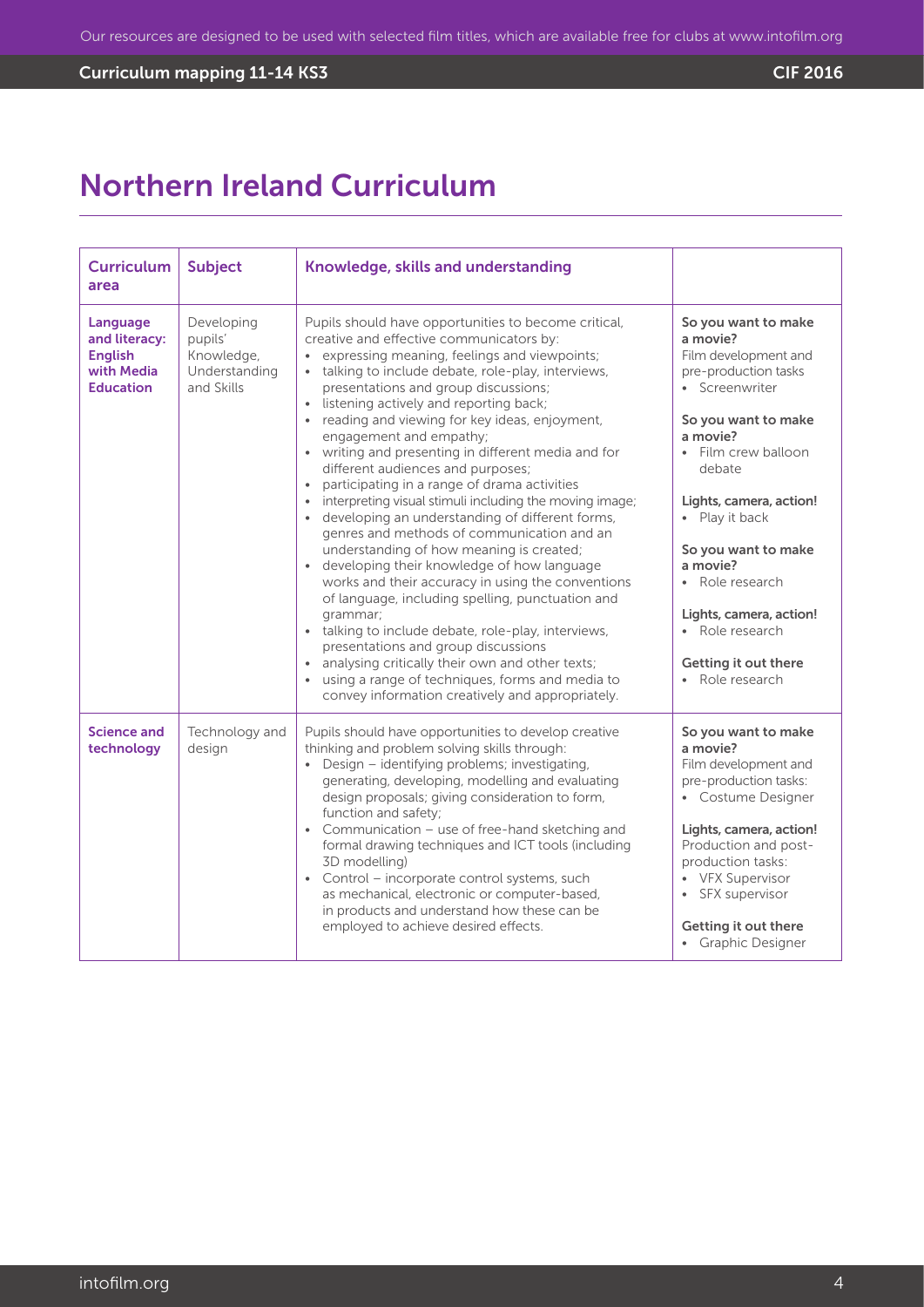| <b>The Arts</b>                      | Art and design                 | Young people should have opportunities to develop<br>their own personal and creative responses by:<br>• researching, gathering and interpreting information<br>from direct experiences, observations, memory,<br>imagination and<br>• a range of traditional and digital sources;<br>• developing an appreciation of the work of artists,<br>designers and craft workers from their own and other<br>cultures, past and present;<br>• developing creative thinking skills and personal<br>creative outcomes through investigating, realising,<br>designing and making;<br>• drawing and graphic media,<br>textiles,<br>lens based and digital media;                                                                                                                                | So you want to make<br>a movie?<br>Film development and<br>pre-production tasks<br>• Costume Designer<br>Getting it out there<br>Marketing, distribution<br>and exhibition tasks<br>• Graphic Designer                                                                                                      |
|--------------------------------------|--------------------------------|-------------------------------------------------------------------------------------------------------------------------------------------------------------------------------------------------------------------------------------------------------------------------------------------------------------------------------------------------------------------------------------------------------------------------------------------------------------------------------------------------------------------------------------------------------------------------------------------------------------------------------------------------------------------------------------------------------------------------------------------------------------------------------------|-------------------------------------------------------------------------------------------------------------------------------------------------------------------------------------------------------------------------------------------------------------------------------------------------------------|
|                                      | Music                          | Young people should develop their musical potential by<br>having opportunities, through the contexts opposite, to:<br>• improvise, compose and perform music in a range of<br>styles;<br>• explore and combine the elements of music (pitch,<br>rhythm, dynamics, timbre, texture) to create structure<br>and style when improvising and composing;<br>perform individually and in groups, and discuss and<br>decide on points of interpretation in the music;<br>• use existing and emerging music technology<br>resources when composing and performing; develop<br>awareness of the range of employment opportunities<br>in the music and music-related industries.                                                                                                              | Lights, camera, action!<br>Production and post<br>production tasks<br>• Foley artist                                                                                                                                                                                                                        |
|                                      | Drama                          | Young people should have opportunities to use dramatic<br>skills appropriate to audience, context, purpose and task.<br>They should have opportunities to:<br>• engage with a range of stimuli to develop critical and<br>creative<br>• thinking skills;<br>• devise scripts and use drama forms and strategies<br>effectively to explore and present ideas;<br>• employ sign, symbol, metaphor and image;<br>• experience live and recorded drama, and respond to<br>a variety of texts                                                                                                                                                                                                                                                                                            | So you want to make<br>a movie?<br>Film development and<br>pre-production tasks<br>Director<br>$\bullet$<br>Screenwriter<br><b>Casting Director</b>                                                                                                                                                         |
| <b>Learning for</b><br>life and work | Education for<br>Employability | Career Management:<br>The concept of career is changing, moving away from<br>the likelihood of a job for life to the expectation that<br>individuals will experience several career changes.<br>Exploring Career Management provides opportunities<br>for young people to investigate future careers. It also<br>teaches the importance of lifelong learning, self-<br>marketing and effective personal career planning.<br>Enterprise and Entrepreneurship:<br>Enterprise and Entrepreneurship provides opportunities<br>for young people to investigate the need for employers<br>and employees to demonstrate creativity and enterprise.<br>It also allows them to identify and practise some of the<br>skills and develop the attributes associated with being<br>enterprising. | Think you know about<br>the film industry?<br>Credits bingo<br>Human value chain<br>So you want to make<br>a movie?<br>Careers skills audit<br>Mix and match<br>$\bullet$<br>Who's in the crew?<br>Doing: development<br>and pre-production<br>tasks<br>Doing: pitch it!<br>$\bullet$<br>Record and reflect |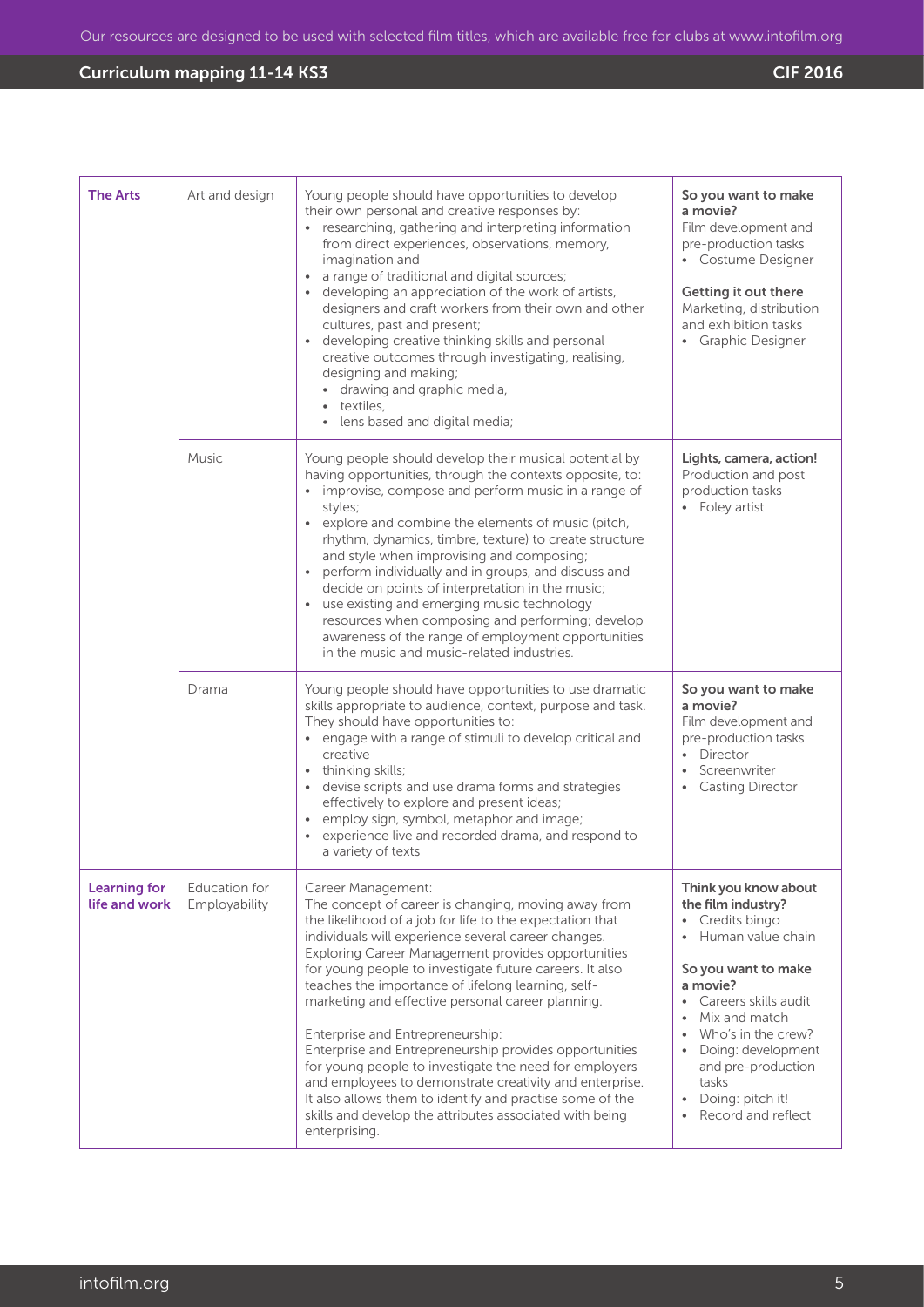|                           | Schools must work to provide appropriate and<br>stimulating learning and teaching experiences that<br>encourage pupils to address:<br>• how to learn and to think for themselves and to view<br>learning as a lifelong process;<br>how to be creative, innovative and empathetic<br>$\bullet$<br>thinkers in their response to problems and how<br>to utilise the full potential of information and<br>communications technologies;<br>how to apply what they are learning to life and work-<br>$\bullet$<br>related situations for the common good;<br>how to take greater responsibility for their own<br>personal development;<br>• work in the local and global economy;<br>career planning;<br>skills and qualities for work;<br>and enterprise and entrepreneurship. | Getting it out there<br>Role research<br>Record and reflect<br>Your future in film<br>• What have you<br>learned about<br>your teammates?<br>What have you learned<br>about yourself? |
|---------------------------|----------------------------------------------------------------------------------------------------------------------------------------------------------------------------------------------------------------------------------------------------------------------------------------------------------------------------------------------------------------------------------------------------------------------------------------------------------------------------------------------------------------------------------------------------------------------------------------------------------------------------------------------------------------------------------------------------------------------------------------------------------------------------|---------------------------------------------------------------------------------------------------------------------------------------------------------------------------------------|
| <b>Maths</b>              | Pupils should have opportunities to develop:<br>• knowledge and understanding of personal<br>finance issues; and skills to enable competent and<br>responsible financial decision making;<br>the application of mathematical skills to real life and<br>$\bullet$<br>work situations;                                                                                                                                                                                                                                                                                                                                                                                                                                                                                      | So you want to make<br>a movie?<br>Film development and<br>pre-production tasks<br>• Producer                                                                                         |
| <b>Modern languages</b>   | Young people should have opportunities, through the<br>contexts opposite, to become effective and creative<br>communicators by:<br>• writing in the target language to exchange<br>information and ideas, establish and maintain<br>contact;<br>using a range of techniques, including performance<br>and multi-media, to convey, present and exchange<br>information innovatively in the target language and as<br>a means of creative expression;<br>applying the language specific skills and transferable<br>$\bullet$<br>skills acquired through second language learning<br>to real-life situations locally, nationally and<br>internationally.                                                                                                                      | Getting it out there<br>Marketing, distribution<br>and exhibition tasks<br>• International<br>Marketing Manager                                                                       |
| <b>Physical education</b> | Pupils should have opportunities to:<br>practise, refine and develop skills and specific<br>techniques (eg. Using strategies, tactics,<br>choreographic and/or compositional principles) and<br>use these with consistency;<br>develop their knowledge of safe practices and<br>$\bullet$<br>procedures when<br>taking part in sport and physical activity<br>develop the skills and capabilities required to analyse<br>and improve their own and others' work<br>• develop the skills and capabilities required to<br>work effectively with others in tasks which require<br>cooperation, creativity, problem solving, planning and<br>team work.                                                                                                                        | Lights, camera, action!<br>Production and post<br>production task<br>Stunt Co-ordinator/<br>choreographer                                                                             |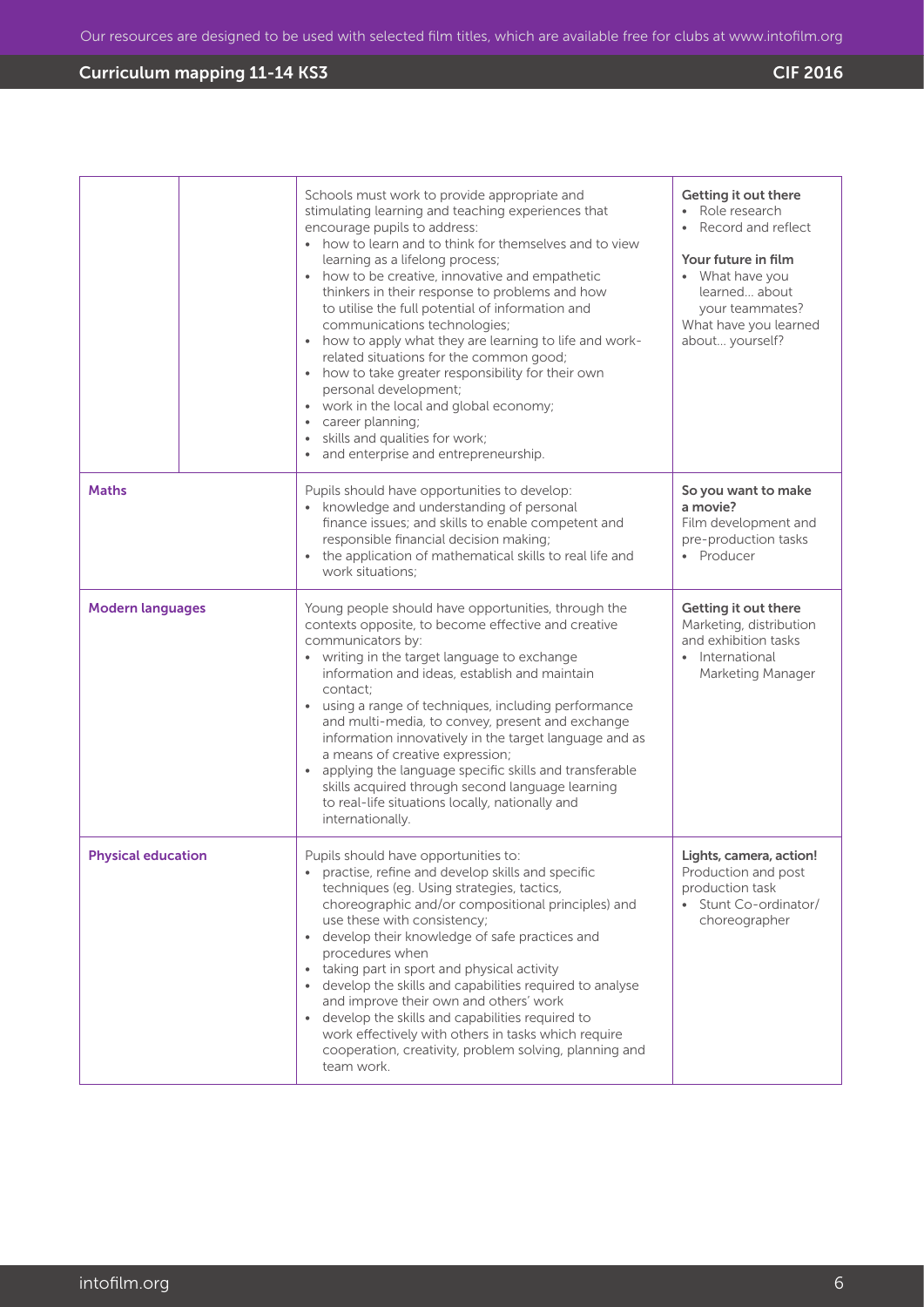# Curriculum mapping 11-14 KS3 CIF 2016

# Curriculum for Excellence Scotland

| <b>Curriculum</b><br>subject          | <b>Organiser</b>         | <b>Experiences and outcomes</b>                                                                                                                                                                                                                                                                                                                                                                                                                                                                                                                                                                                                                                                                                                                                                      | <b>Activity</b>                                                                                                                             |
|---------------------------------------|--------------------------|--------------------------------------------------------------------------------------------------------------------------------------------------------------------------------------------------------------------------------------------------------------------------------------------------------------------------------------------------------------------------------------------------------------------------------------------------------------------------------------------------------------------------------------------------------------------------------------------------------------------------------------------------------------------------------------------------------------------------------------------------------------------------------------|---------------------------------------------------------------------------------------------------------------------------------------------|
| <b>Literacy and</b><br><b>English</b> | Listening and<br>talking | When I engage with others, I can make a relevant<br>contribution, encourage others to contribute and<br>acknowledge that they have the right to hold a<br>different opinion.<br>I can respond in ways appropriate to my role and use<br>contributions to reflect on, clarify or adapt thinking.<br><b>LIT 3-02a</b><br>To help me develop an informed view, I am learning<br>about the techniques used to influence opinion and<br>how to assess the value of my sources, and I can<br>recognise persuasion.<br><b>LIT 3-08a</b><br>I am developing confidence when engaging with<br>others within and beyond my place of learning. I<br>can communicate in a clear, expressive way and<br>I am learning to select and organise resources<br>independently.<br>LIT 2-10a / LIT 3-10a | So you want to make<br>a movie?<br>• Film crew balloon<br>debate<br>Lights, camera, action!<br>• Play it back                               |
|                                       | Reading                  | Using what I know about the features of different types<br>of texts, I can find, select, sort, summarise, link and use<br>information from different sources.<br>LIT 3-14a / LIT 4-14a<br>I can make notes and organise them to develop my<br>thinking, help retain and recall information, explore<br>issues and create new texts, using my own words as<br>appropriate.<br>LIT 3-15a / LIT 4-15a                                                                                                                                                                                                                                                                                                                                                                                   | So you want to make<br>a movie?<br>• Role research<br>Lights, camera, action!<br>• Role research<br>Getting it out there<br>• Role research |
|                                       | Writing                  | I can engage and/or influence readers through my use<br>of language, style and tone as appropriate to genre.<br><b>ENG 3-27a / ENG 4-27a</b><br>Having explored the elements which writers use, I can<br>create texts in different genres by:<br>• integrating the conventions of my chosen genre<br>successfully and/or<br>using convincing and appropriate structures and/or<br>creating interesting and convincing characters and/<br>$\bullet$<br>or<br>building convincing settings which come to life.<br><b>ENG 3-31a</b>                                                                                                                                                                                                                                                     | So you want to make<br>a movie?<br>Film development and<br>pre-production tasks<br>• Screenwriter                                           |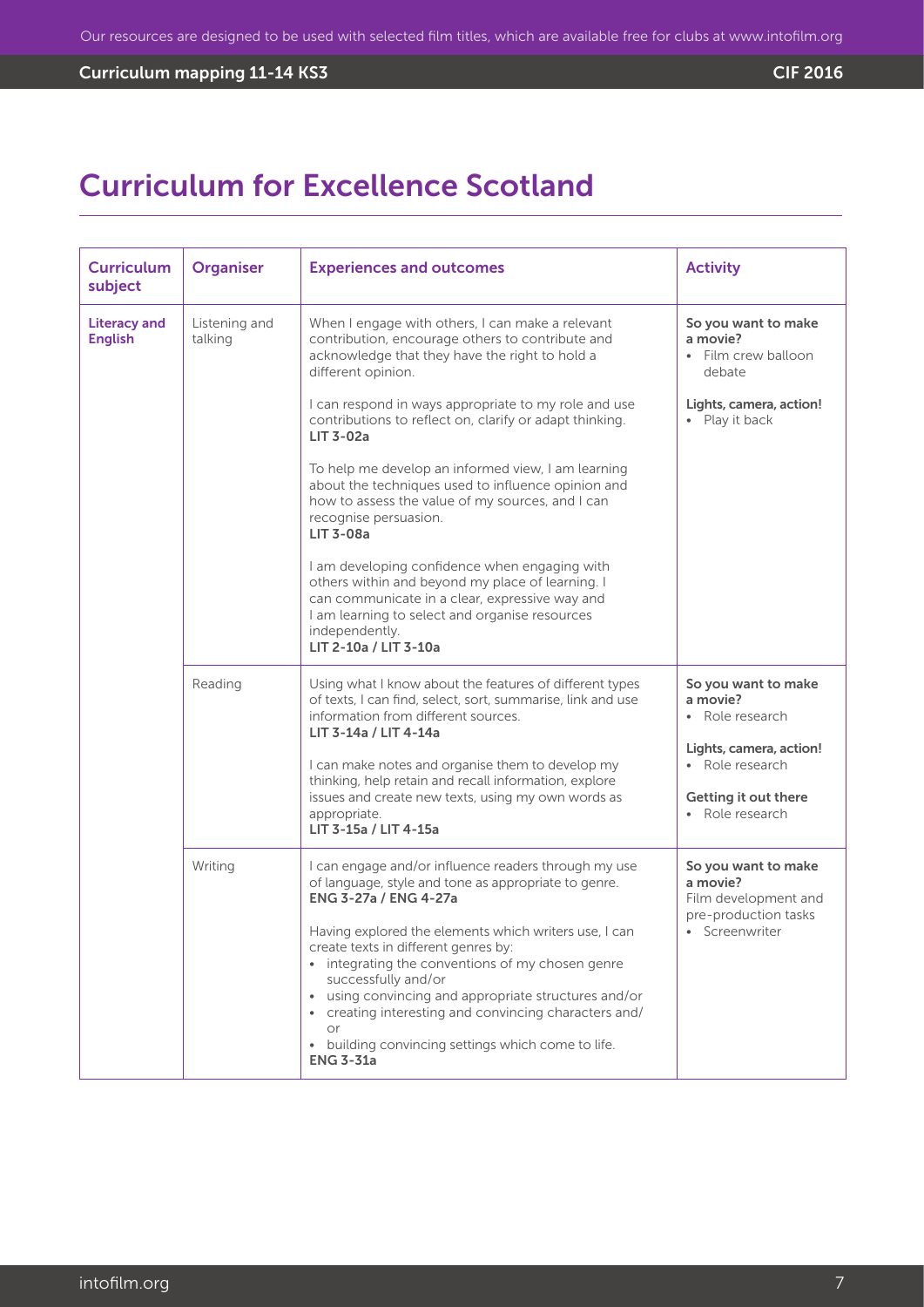| <b>Health and</b><br>wellbeing | Planning for<br>choices and<br>changes | I am developing the skills and attributes which I will need<br>for learning, life and work. I am gaining understanding<br>of the relevance of my current learning to future<br>opportunities. This is helping me to make informed<br>choices about my life and learning.<br><b>HWB 3-19a</b><br>I am investigating different careers/occupations, ways<br>of working, and learning and training paths. I am gaining<br>experience that helps me recognise the relevance of my<br>learning, skills and interests to my future life.<br>HWB 2-20a / HWB 3-20a / HWB 4-20a | Think you know<br>about the film<br>industry?<br>• Credits bingo<br>Human value chain<br>So you want to make<br>a movie?<br>Careers skills audit<br>Mix and match<br>Who's in the crew?<br>$\bullet$<br>• Doina:<br>development and<br>pre-production<br>tasks<br>· Doing: pitch it!<br>Record and reflect<br>Getting it out there<br>• Role research<br>Record and reflect<br>Your future in film<br>• What have you<br>learned about<br>your teammates?<br>• What have you<br>learned about<br>yourself? |
|--------------------------------|----------------------------------------|-------------------------------------------------------------------------------------------------------------------------------------------------------------------------------------------------------------------------------------------------------------------------------------------------------------------------------------------------------------------------------------------------------------------------------------------------------------------------------------------------------------------------------------------------------------------------|------------------------------------------------------------------------------------------------------------------------------------------------------------------------------------------------------------------------------------------------------------------------------------------------------------------------------------------------------------------------------------------------------------------------------------------------------------------------------------------------------------|
| <b>Expressive</b><br>arts      | Music                                  | I can use my voice, musical instruments or music<br>technology to improvise or compose with melody,<br>rhythm, harmony, timbre and structure.<br><b>EXA 3-17a</b><br>I can use and combine the visual elements and<br>concepts to convey ideas, thoughts and feelings in<br>expressive and design work.<br><b>EXA 3-03a</b>                                                                                                                                                                                                                                             | Lights, camera, action!<br>Production and post<br>production tasks<br>Foley artist                                                                                                                                                                                                                                                                                                                                                                                                                         |
|                                | Drama                                  | Having developed ideas from a range of stimuli, I can<br>contribute to devising, rehearsing and presenting<br>drama or scripts.<br><b>EXA 3-14a</b><br>While working through a design process in response<br>to a design brief, I can develop and communicate<br>imaginative design solutions.<br><b>EXA 3-06a</b>                                                                                                                                                                                                                                                      | So you want to make<br>a movie?<br>Film development and<br>pre-production tasks<br>Director<br>Screenwriter<br>$\bullet$<br><b>Casting Director</b>                                                                                                                                                                                                                                                                                                                                                        |
|                                | Art and design                         | I have experimented with a range of media and<br>technologies to create images and objects, using my<br>understanding of their properties.<br><b>EXA 3-02a</b>                                                                                                                                                                                                                                                                                                                                                                                                          | So you want to make<br>a movie?<br>Film development and<br>pre-production tasks<br>• Costume Designer                                                                                                                                                                                                                                                                                                                                                                                                      |
|                                |                                        |                                                                                                                                                                                                                                                                                                                                                                                                                                                                                                                                                                         | Getting it out there<br>Marketing, distribution<br>and exhibition tasks<br>• Graphic Designer                                                                                                                                                                                                                                                                                                                                                                                                              |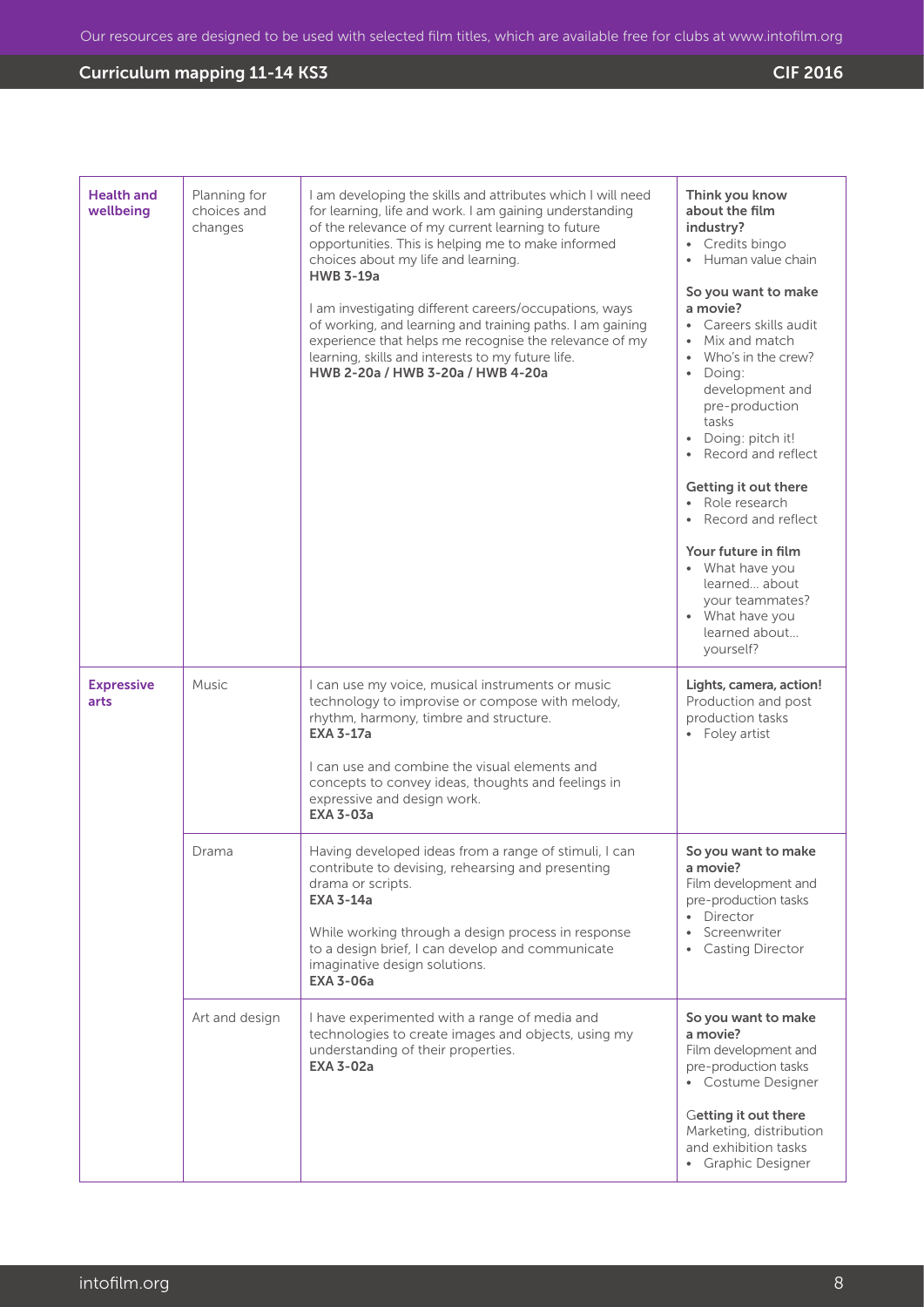| <b>Technologies</b>     | <b>Business</b><br>contexts for<br>developing<br>technological<br>skills and<br>knowledge                               | When participating in a collaborative enterprise activity,<br>I can develop administrative and entrepreneurial skills<br>which contribute to the success of the activity.<br><b>TCH 3-07a</b><br>I can select and use a range of media to present and<br>communicate business information.<br><b>TCH 3-07b</b>                                                                                                                                                                                                                                                                                        | Lights, camera, action!<br>Production and post<br>production tasks<br>• VFX Supervisor<br>• SFX supervisor<br>Getting it out there<br>Marketing, distribution<br>and exhibition tasks<br>• Graphic Designer                                                                                                                 |
|-------------------------|-------------------------------------------------------------------------------------------------------------------------|-------------------------------------------------------------------------------------------------------------------------------------------------------------------------------------------------------------------------------------------------------------------------------------------------------------------------------------------------------------------------------------------------------------------------------------------------------------------------------------------------------------------------------------------------------------------------------------------------------|-----------------------------------------------------------------------------------------------------------------------------------------------------------------------------------------------------------------------------------------------------------------------------------------------------------------------------|
|                         | Craft, design,<br>engineering and<br>graphics<br>contexts for<br>developing<br>technological<br>skills and<br>knowledge | By using problem-solving strategies and showing<br>creativity in a design challenge, I can plan, develop,<br>organise and evaluate the production of items which<br>meet needs at home or in the world of work.<br><b>TCH 3-14a</b><br>Having explored graphical techniques and their<br>application, I can select, organise and represent<br>information and ideas graphically.<br><b>TCH 3-15a</b><br>I gain inspiration from natural forms, the built<br>environment or imagination to develop a creative<br>idea which could be realised using computer aided<br>manufacture.<br><b>TCH 3-15b</b> | So you want to make<br>a movie?<br>Film development<br>and pre-<br>production tasks -<br>Costume Designer<br>Lights, camera, action!<br>• Production and<br>post production<br>$tasks - VFX$ and<br>SFX coordinator<br>Getting it out there<br>• Marketing,<br>distribution and<br>exhibition tasks $-$<br>Graphic Designer |
| <b>Mathematics</b>      |                                                                                                                         | When considering how to spend my money, I can<br>source, compare and contrast different contracts and<br>services, discuss their advantages and disadvantages,<br>and explain which offer best value to me.<br><b>MNU 3-09a</b><br>I can budget effectively, making use of technology and<br>other methods, to manage money and plan for future<br>expenses.<br><b>MNU 3-09b</b>                                                                                                                                                                                                                      | So you want to make<br>a movie?<br>Film development and<br>pre-production tasks<br>• Producer                                                                                                                                                                                                                               |
| <b>Modern languages</b> |                                                                                                                         | I can check the accuracy of my writing using my<br>knowledge about language, the support of others and<br>appropriate reference materials, including success<br>criteria.<br><b>MLAN 3-14a</b>                                                                                                                                                                                                                                                                                                                                                                                                        | Getting it out there<br>Marketing, distribution<br>and exhibition tasks<br>• International<br>Marketing Manager                                                                                                                                                                                                             |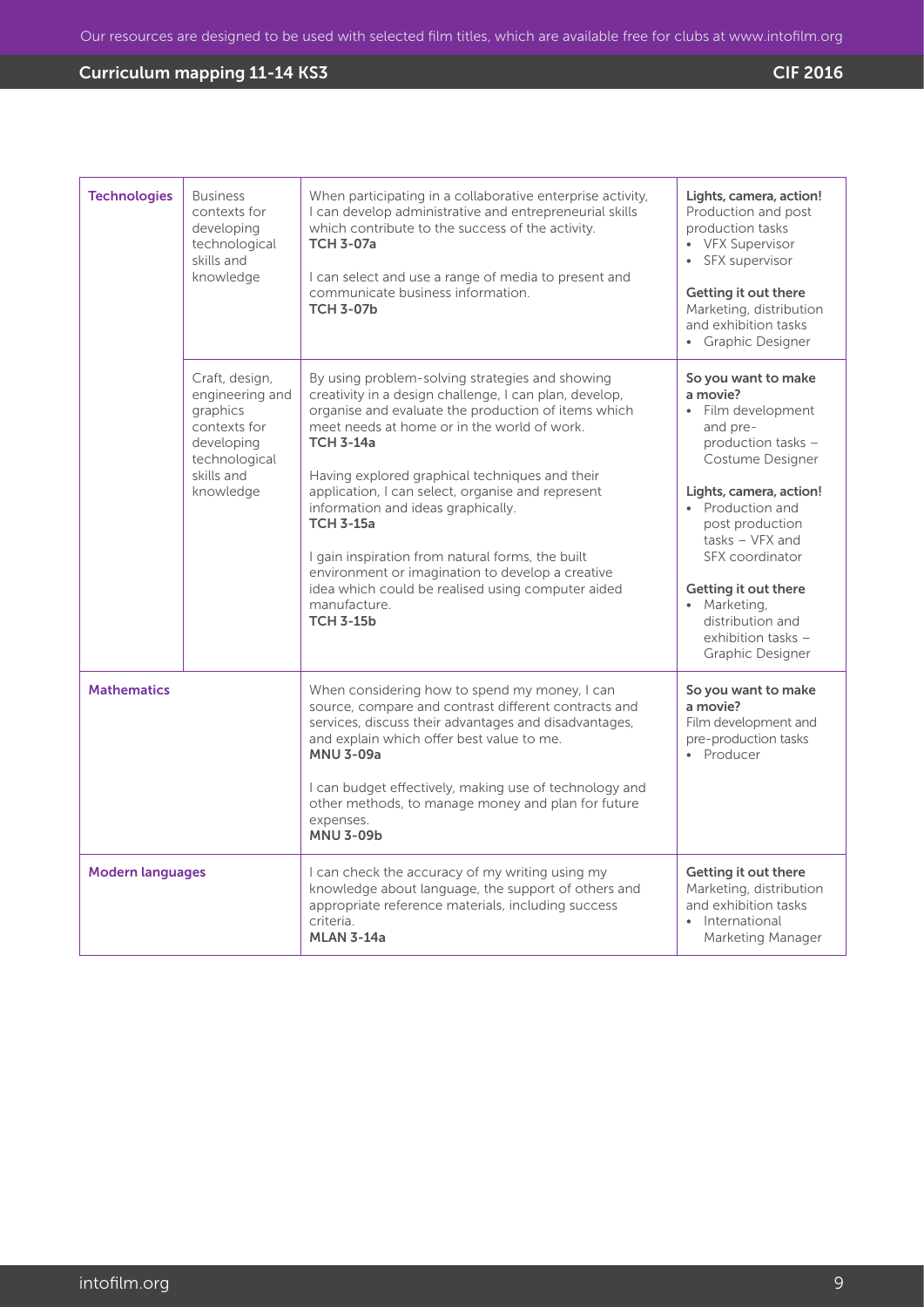# Curriculum mapping 11-14 KS3 CIF 2016

# National Curriculum for Wales

| <b>Curriculum</b><br>subject                                   | Programme<br>of study              | <b>Content</b>                                                                                                                                                                                                                                                                                                                                                                                                                                                                                                                                                                                  |                                                                                                                                                                                                                                                                                           |
|----------------------------------------------------------------|------------------------------------|-------------------------------------------------------------------------------------------------------------------------------------------------------------------------------------------------------------------------------------------------------------------------------------------------------------------------------------------------------------------------------------------------------------------------------------------------------------------------------------------------------------------------------------------------------------------------------------------------|-------------------------------------------------------------------------------------------------------------------------------------------------------------------------------------------------------------------------------------------------------------------------------------------|
| <b>English/Literacy</b><br>in the National<br><b>Framework</b> | Reading                            | Learners are able to:<br>• read with concentration texts, on-screen and on<br>paper, that are new to them, and understand the<br>information in them<br>gain a full understanding of texts using inference,<br>deduction and analysis<br>• research a wide range of sources to develop a<br>full understanding of a topic or issue                                                                                                                                                                                                                                                              | So you want to make<br>a movie?<br>Role research<br>Lights, camera, action!<br>• Role research<br>Getting it out there<br>• Role research                                                                                                                                                 |
|                                                                | Oracy                              | Learners are able to:<br>present topics and ideas clearly, using formal<br>language and varying what they say and how<br>they say it to interest listeners, e.g. expression,<br>tone of voice, volume<br>• respond to how listeners are reacting by<br>adapting what they say and how they say it<br>• defend a point of view with information and<br>reasons, e.g. in role or debate<br>• respond positively and thoughtfully to new ideas<br>and alternative points of view<br>express opinions clearly about topics and written<br>texts, reasoning and supporting with relevant<br>evidence | So you want to make<br>a movie?<br>• Film crew balloon<br>debate<br>Lights, camera, action!<br>• Play it back                                                                                                                                                                             |
|                                                                | Writing                            | Learners are able to:<br>• use the characteristic features of a wide range of<br>continuous and non-continuous texts creatively<br>in their own writing, adapting style and tone<br>confidently to sustain the readers' interest, using<br>imagination where appropriate<br>in planning writing make choices about content,<br>structure, language, presentation to suit the<br>purpose                                                                                                                                                                                                         | So you want to make<br>a movie?<br>Film development and<br>pre-production tasks<br>• Screenwriter                                                                                                                                                                                         |
| <b>PSE</b>                                                     | Preparing for<br>lifelong learning | Learners should be given opportunities to:<br>• value their achievements and be committed to<br>lifelong learning<br>• take personal responsibility for actions and<br>decisions related to learning<br>• to understand their aptitudes and interests in<br>order to make informed choices about learning<br>and future studies                                                                                                                                                                                                                                                                 | Think you know<br>about the film<br>industry?<br>Credits bingo<br>Human value chain<br>So you want to make<br>a movie?<br>• Careers skills audit<br>Mix and match<br>Who's in the crew?<br>Doing:<br>development and<br>pre-production<br>tasks<br>Doing: pitch it!<br>Record and reflect |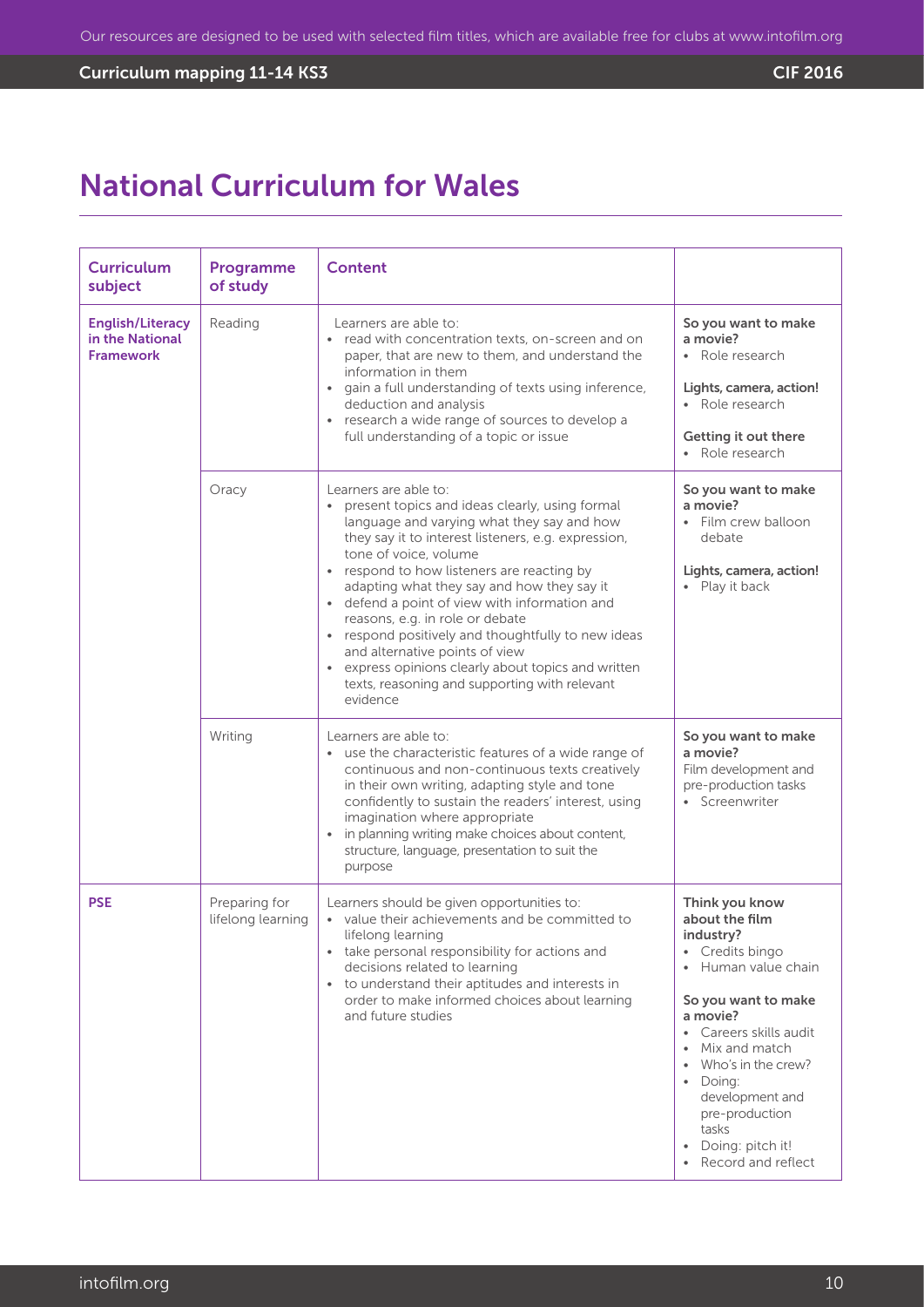|                                                       |                                               |                                                                                                                                                                                                                                                                                                                                                                                                                                                                                                                                                                                                                                                                                                                                                                                                                                                                                                                                                                                                                                                       | Getting it out there<br>• Role research<br>Record and reflect<br>Your future in film<br>• What have you<br>learned about<br>your teammates?<br>• What have you<br>learned about<br>yourself?                           |
|-------------------------------------------------------|-----------------------------------------------|-------------------------------------------------------------------------------------------------------------------------------------------------------------------------------------------------------------------------------------------------------------------------------------------------------------------------------------------------------------------------------------------------------------------------------------------------------------------------------------------------------------------------------------------------------------------------------------------------------------------------------------------------------------------------------------------------------------------------------------------------------------------------------------------------------------------------------------------------------------------------------------------------------------------------------------------------------------------------------------------------------------------------------------------------------|------------------------------------------------------------------------------------------------------------------------------------------------------------------------------------------------------------------------|
| <b>Music</b>                                          |                                               | In music, learners develop transferable skills and<br>attributes, through making music individually and in<br>groups. These skills and attributes help to prepare<br>for lifelong learning, work and leisure, and can offer<br>a route into the ever expanding creative and cultural<br>industries.<br>Pupils should be given opportunities to:<br>• realise music using ICT and music technology.<br>compose using ICT and music technology.                                                                                                                                                                                                                                                                                                                                                                                                                                                                                                                                                                                                         | Lights, camera, action!<br>Production and post<br>production tasks<br>• Foley artist                                                                                                                                   |
| <b>Information and</b><br>communication<br>technology | Create and<br>communicate<br>information      | Pupils should be given opportunities to:<br>• create and communicate information in the form<br>of text, images and sound, using a range of ICT<br>hardware and software<br>ICT contributes to learners' awareness of careers<br>and the world of work by providing opportunities for<br>them to engage purposefully with the technologies<br>that are increasingly used in the workplace, develop<br>essential skills for employment and consider the<br>economic effects of ICT in the wider world.                                                                                                                                                                                                                                                                                                                                                                                                                                                                                                                                                 | Lights, camera, action!<br>Production and post<br>production tasks<br>• VFX Supervisor<br>SFX supervisor<br>$\bullet$<br>Getting it out there<br>Marketing, distribution<br>and exhibition tasks<br>• Graphic Designer |
| Art and design                                        | Understanding,<br>Investigating<br>and Making | Pupils should be given the opportunities to:<br>use their knowledge about the work of other<br>artists, craft workers and designers to enrich and<br>inform their work through:<br>analysis<br>$\bullet$<br>comparison<br>· evaluation e.g. collect information about an<br>artist from the internet, library, galleries or<br>interviews and use the information to influence<br>their own work<br>• explore the diverse working practices of artists,<br>craft workers and designers from different:<br>periods<br>places<br>$\bullet$<br>• cultures considering their purpose and intentions<br>• explore, experiment with and apply the visual,<br>tactile and sensory language of art, craft and<br>design<br>• design and make images and artefacts using a<br>variety of materials, processes and ideas<br>• experience a wide range of techniques and media<br>to:<br>• realise their ideas<br>• express their feelings<br>communicate meaning e.g. produce a piece<br>$\bullet$<br>of site-specific sculpture for a multi-sensory<br>garden. | So you want to make<br>a movie?<br>Film development and<br>pre-production tasks<br>• Costume Designer<br>Getting it out there<br>Marketing, distribution<br>and exhibition tasks<br>• Graphic Designer                 |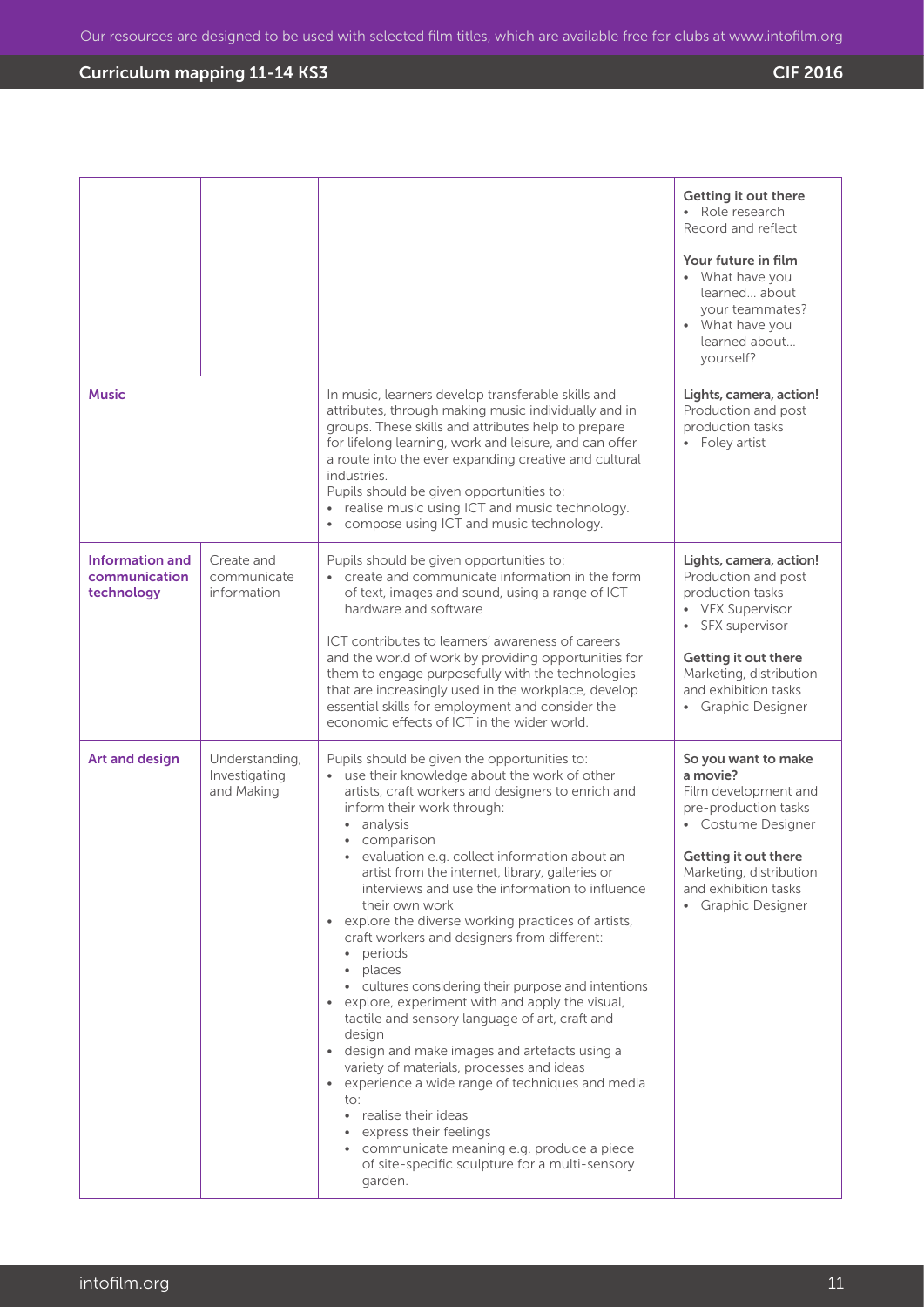| <b>Design and</b><br>technology      | Design/making<br>skills | Pupils should be given opportunities to:<br>• use given design briefs, and where appropriate,<br>develop their own to clarify their ideas for<br>products<br>identify and use appropriate sources of<br>$\bullet$<br>information to help generate and develop their<br>ideas for products<br>be creative and innovative in their thinking when<br>$\bullet$<br>generating ideas for their products<br>identify and apply knowledge and understanding<br>about technological, sustainability and health<br>and safety issues to develop ideas for products<br>that are achievable and practical<br>be creative in finding alternative ways of making if<br>the first attempt is not achievable                                                                                                                                                    | So you want to make<br>a movie?<br>Film development and<br>pre-production tasks:<br>• Costume Designer<br>Lights, camera, action!<br>Production and post-<br>production tasks:<br>• VFX Supervisor<br>SFX supervisor<br>Getting it out there<br>• Graphic Designer              |
|--------------------------------------|-------------------------|--------------------------------------------------------------------------------------------------------------------------------------------------------------------------------------------------------------------------------------------------------------------------------------------------------------------------------------------------------------------------------------------------------------------------------------------------------------------------------------------------------------------------------------------------------------------------------------------------------------------------------------------------------------------------------------------------------------------------------------------------------------------------------------------------------------------------------------------------|---------------------------------------------------------------------------------------------------------------------------------------------------------------------------------------------------------------------------------------------------------------------------------|
| <b>Careers and the world of work</b> |                         | Learners should be able to develop their skills,<br>attitudes and values through a range of contexts.<br>They should have the opportunity to:<br>Personal achievement<br>1. describe their abilities, interests and skills<br>2. list their achievements in and out of school<br>Seeking information<br>3. use a variety of sources to search for information<br>about a range of work and learning opportunities<br>4. find out about the different types of work that are<br>available and how work patterns are changing<br>Understanding the world of work<br>5. recognise and challenge the stereotypes that limit<br>people in their choice of work and careers<br>6. explore the attributes of entrepreneurs and the<br>role of enterprise in wealth creation<br>7. learn about the personal qualities that employers<br>see as important | Think you know<br>about the film<br>industry?<br>• Credits bingo<br>• Human value chain<br>So you want to make<br>a movie?<br>Careers skills audit<br>Mix and match<br>Your future in film<br>• What have you<br>learned about<br>yourself?<br>Taking it further -<br>all tasks |
| <b>Mathematics</b>                   |                         | Pupils should be given opportunities to:<br>appreciate the basic principles of budgeting,<br>saving (including understanding compound<br>interest) and borrowing                                                                                                                                                                                                                                                                                                                                                                                                                                                                                                                                                                                                                                                                                 | So you want to make<br>a movie?<br>Film development and<br>pre-production tasks<br>• Producer                                                                                                                                                                                   |
| <b>Modern foreign languages</b>      |                         | Pupils should be given opportunities to:<br>• appreciate the importance of languages in the<br>global society of the twenty-first century and for<br>the world of work (intercultural understanding)<br>understand and apply the grammar of the target<br>$\bullet$<br>language (writing)<br>write for different purposes using ICT as<br>٠<br>appropriate (writing)<br>use context, grammatical clues and cognates<br>$\bullet$<br>to understand text and deal with unfamiliar<br>language (reading)<br>use what they read to enhance or develop their<br>$\bullet$<br>own productive language (reading)<br>• develop independent research skills including<br>using ICT (reading)                                                                                                                                                              | Getting it out there<br>Marketing, distribution<br>and exhibition tasks<br>• International<br>Marketing Manager                                                                                                                                                                 |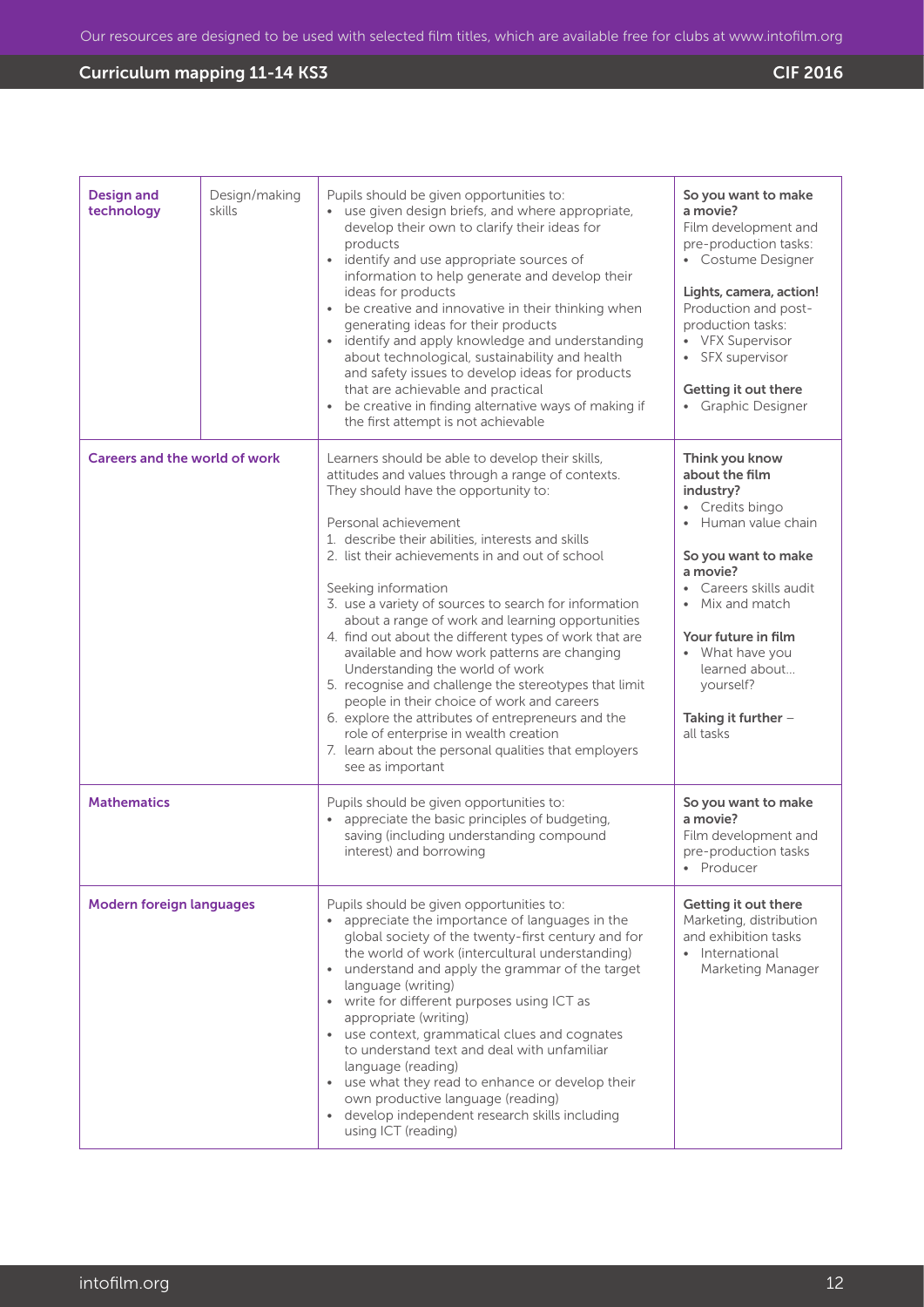| <b>Physical</b><br>education | Creative<br>activities | Pupils should be given opportunities to:<br>create and perform more complex movement<br>$\bullet$<br>patterns, techniques and sequences in their<br>activities<br>use compositional principles when planning and<br>performing their activities<br>describe, analyse and interpret performance,<br>$\bullet$<br>recognising different qualities that contribute to<br>successful performance<br>develop and communicate a variety of<br>$\bullet$<br>imaginative ideas and information<br>listen carefully to others' contributions,<br>considering their ideas and responding aptly<br>vary their presentations for different audiences<br>and purposes, using ICT when appropriate, to<br>improve the impact of their work. | Lights, camera, action!<br>Production and post<br>production task<br>Stunt Co-<br>ordinator/<br>choreographer |
|------------------------------|------------------------|-------------------------------------------------------------------------------------------------------------------------------------------------------------------------------------------------------------------------------------------------------------------------------------------------------------------------------------------------------------------------------------------------------------------------------------------------------------------------------------------------------------------------------------------------------------------------------------------------------------------------------------------------------------------------------------------------------------------------------|---------------------------------------------------------------------------------------------------------------|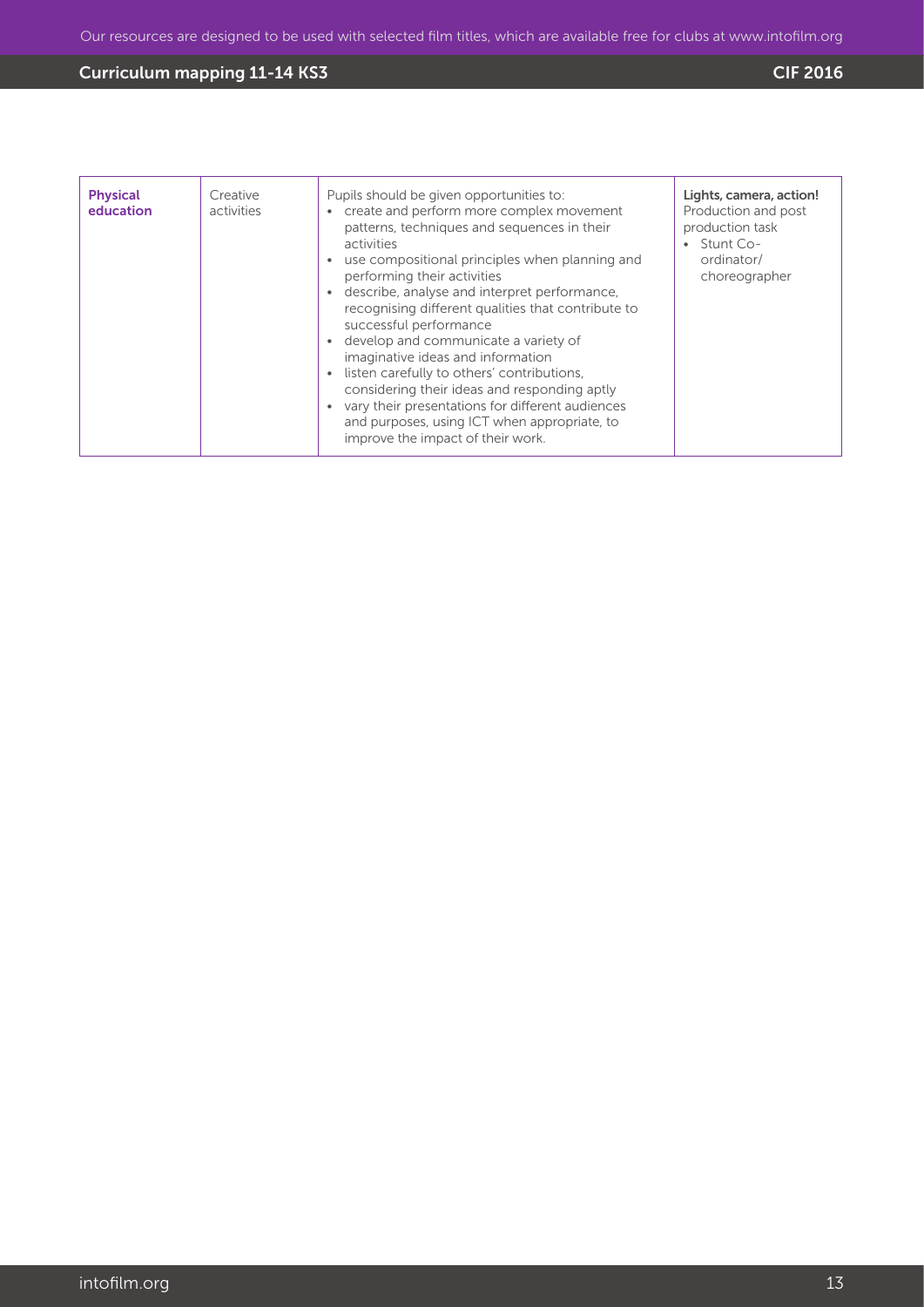# **Curriculum mapping 14-16 KS4** Curriculum mapping 14-16 KS4

# National Curriculum for England

| <b>Curriculum</b><br>subject | Programme<br>of study      | <b>Content</b>                                                                                                                                                                                                                                                                                                                                                                                                                                                                                                                                                                                                                                                                                                                                                                                                                                                                                                                                                                                                                                                                                                                                                                     | <b>Activity</b>                                                                                                                           |
|------------------------------|----------------------------|------------------------------------------------------------------------------------------------------------------------------------------------------------------------------------------------------------------------------------------------------------------------------------------------------------------------------------------------------------------------------------------------------------------------------------------------------------------------------------------------------------------------------------------------------------------------------------------------------------------------------------------------------------------------------------------------------------------------------------------------------------------------------------------------------------------------------------------------------------------------------------------------------------------------------------------------------------------------------------------------------------------------------------------------------------------------------------------------------------------------------------------------------------------------------------|-------------------------------------------------------------------------------------------------------------------------------------------|
| <b>English</b>               | Writing -<br>composition   | Pupils should be taught to:<br>• write accurately, fluently, effectively and at length<br>for pleasure and information through:<br>• adapting their writing for a wide range of purposes<br>and audiences: to describe, narrate, explain, instruct,<br>give and respond to information, and argue<br>selecting and organising ideas, facts and key points,<br>and citing evidence, details and quotation effectively<br>and pertinently for support and emphasis<br>• selecting, and using judiciously, vocabulary,<br>grammar, form, and structural and organisational<br>features, including rhetorical devices, to reflect<br>audience, purpose and context, and using<br>Standard English where appropriate<br>• make notes, draft and write, including using<br>information provided by others [e.g. writing a letter<br>from key points provided; drawing on and using<br>information from a presentation]<br>revise, edit and proof-read through:<br>• reflecting on whether their draft achieves the<br>intended impact<br>restructuring their writing, and amending its<br>grammar and vocabulary to improve coherence,<br>consistency, clarity and overall effectiveness | So you want to make<br>a movie?<br>Film development and<br>pre-production tasks<br>• Screenwriter                                         |
|                              | Spoken<br>language         | Pupils should be taught to speak confidently, audibly<br>and effectively, including through:<br>• using Standard English when the context and<br>audience require it<br>• working effectively in groups of different sizes and<br>taking on required roles, including leading and<br>managing discussions, involving others productively,<br>reviewing and summarising, and contributing to<br>meeting goals/deadlines<br>listening to and building on the contributions of<br>$\bullet$<br>others, asking questions to clarify and inform, and<br>challenging courteously when necessary<br>planning for different purposes and audiences,<br>including selecting and organising information and<br>ideas effectively and persuasively for formal spoken<br>presentations and debates                                                                                                                                                                                                                                                                                                                                                                                             | So you want to make<br>a movie?<br>Film crew balloon<br>$\bullet$<br>debate<br>Lights, camera, action!<br>• Play it back                  |
|                              | Reading -<br>comprehension | Pupils should be taught to understand and critically<br>evaluate texts through:<br>• reading in different ways for different purposes,<br>summarising and synthesising ideas and information,<br>and evaluating their usefulness for particular purposes<br>• drawing on knowledge of the purpose, audience<br>for and context of the writing, including its social,<br>historical and cultural context and the literary<br>tradition to which it belongs, to inform evaluation<br>• identifying and interpreting themes, ideas and<br>information<br>• seeking evidence in the text to support a point of<br>view, including justifying inferences with evidence                                                                                                                                                                                                                                                                                                                                                                                                                                                                                                                  | So you want to make<br>a movie?<br>Role research<br>Lights, camera, action!<br>• Role research<br>Getting it out there<br>• Role research |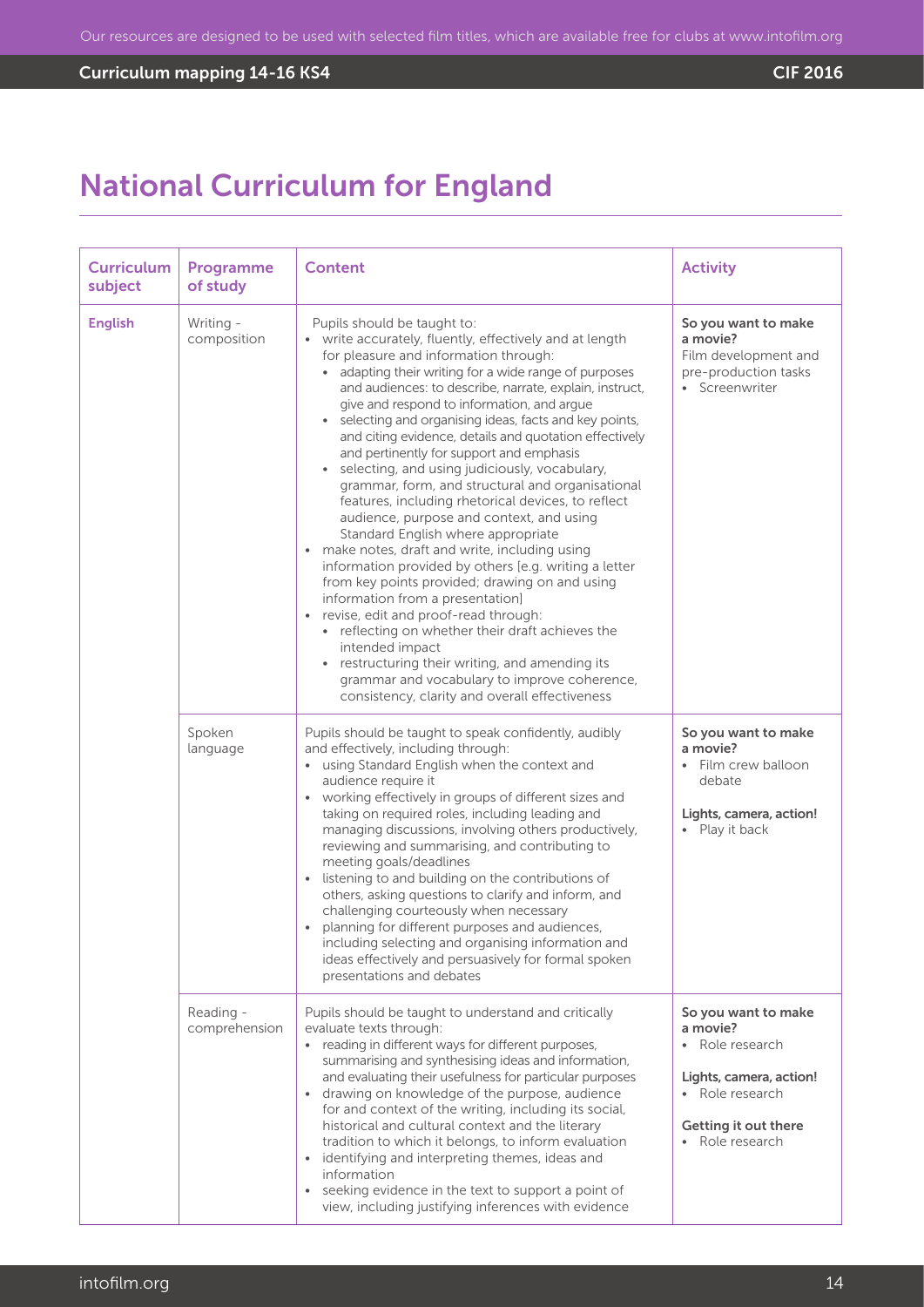# Curriculum mapping 14-16 KS4

| <b>PSHE</b>                     | Core theme 3:<br>Living in the<br>wider world | 1. how their strengths, interests, skills and qualities<br>are changing and how these relate to future<br>employability<br>2. about the information, advice and guidance<br>available to them and how to access it<br>3. to further develop study and employability skills<br>(including time management, self-organisation<br>and presentation, project planning, team-working,<br>networking and managing online presence)<br>4. about the range of opportunities available to them<br>for career progression, including in education,<br>training and employment<br>5. about changing patterns of employment (local,<br>national, European and global)<br>6. about attitudes and values in relation to work and<br>enterprise (including terms such as 'customer<br>service' and 'protecting corporate or brand image')<br>7. to develop their career identity, including how<br>to maximise their chances when applying for<br>education or employment opportunities | Think you know<br>about the film<br>industry?<br>Credits bingo<br>$\bullet$<br>Human value chain<br>So you want to make<br>a movie?<br>Careers skills audit<br>Mix and match<br>$\bullet$<br>Who's in the crew?<br>Doing:<br>$\bullet$<br>development and<br>pre-production<br>tasks<br>Doing: pitch it!<br>Record and reflect<br>Getting it out there<br>Role research<br>ecord and reflect<br>$\bullet$<br>Your future in film<br>• What have you<br>learned about<br>your teammates?<br>• What have you<br>learned about<br>yourself? |
|---------------------------------|-----------------------------------------------|--------------------------------------------------------------------------------------------------------------------------------------------------------------------------------------------------------------------------------------------------------------------------------------------------------------------------------------------------------------------------------------------------------------------------------------------------------------------------------------------------------------------------------------------------------------------------------------------------------------------------------------------------------------------------------------------------------------------------------------------------------------------------------------------------------------------------------------------------------------------------------------------------------------------------------------------------------------------------|------------------------------------------------------------------------------------------------------------------------------------------------------------------------------------------------------------------------------------------------------------------------------------------------------------------------------------------------------------------------------------------------------------------------------------------------------------------------------------------------------------------------------------------|
| <b>Design and</b><br>technology | Designing<br>and making<br>principles         | Pupils should be taught to:<br>• respond to given briefs and also develop their own<br>briefs in response to stimuli<br>be ambitious when designing and making, including<br>continuously developing, taking design risks, testing,<br>critically analysing and evaluating their designs in<br>order to inform their decision making<br>• use different design strategies to generate initial<br>ideas and creative intentions<br>design and develop innovative, functional, aesthetic<br>and marketable products that respond to needs and<br>are fit for purpose<br>• use specialist tools, techniques, processes,<br>equipment and machinery to produce high quality<br>products/prototypes                                                                                                                                                                                                                                                                           | So you want to make<br>a movie?<br>Film development and<br>pre-production tasks:<br>• Costume Designer<br>Lights, camera, action!<br>Production and post-<br>production tasks:<br>• VFX Supervisor<br>SFX supervisor<br>Getting it out there<br>Graphic Designer<br>$\bullet$                                                                                                                                                                                                                                                            |
| <b>Computing</b>                |                                               | Pupils should be taught to:<br>• develop their capability, creativity and knowledge<br>in computer science, digital media and information<br>technology<br>develop and apply their analytic, problem-solving,<br>$\bullet$<br>design, and computational thinking skills                                                                                                                                                                                                                                                                                                                                                                                                                                                                                                                                                                                                                                                                                                  | Lights, camera, action!<br>Production and post<br>production tasks<br>• VFX Supervisor<br>SFX supervisor<br>۰<br>Getting it out there<br>Marketing, distribution<br>and exhibition tasks<br>• Graphic Designer                                                                                                                                                                                                                                                                                                                           |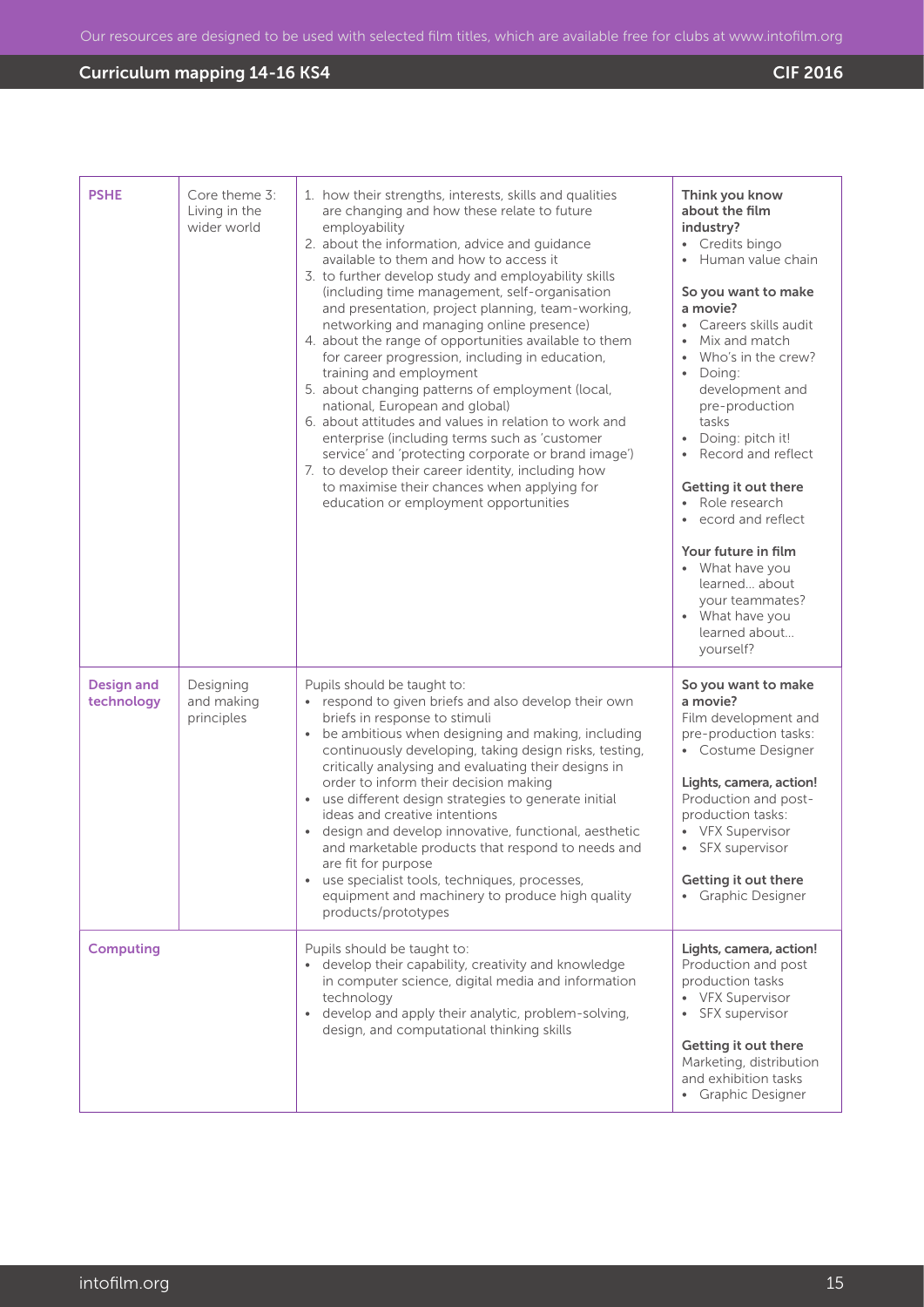| <b>Business</b><br><b>Studies</b> | GCSE<br>assessment<br>objectives        | AO1 Recall, select and communicate their knowledge<br>and understanding of concepts, issues and<br>terminology.<br>AO2 Apply skills, knowledge and understanding in a<br>variety of contexts and in planning and carrying out<br>investigations and tasks.<br>AO3 Analyse and evaluate evidence, make reasoned<br>judgements and present appropriate conclusions.                                                                                                                                                                                                                                                                                                                                                                                                                                                                       | So you want to make<br>a movie?<br>• Who's in the crew?<br>Film development<br>and pre-<br>production tasks:<br>Casting Director<br>Getting it out there<br>• Role research:<br>International Sales<br>Agent<br>• Marketing,<br>distribution and<br>exhibition tasks:<br>Film Programmer<br>• Marketing<br>Executive |
|-----------------------------------|-----------------------------------------|-----------------------------------------------------------------------------------------------------------------------------------------------------------------------------------------------------------------------------------------------------------------------------------------------------------------------------------------------------------------------------------------------------------------------------------------------------------------------------------------------------------------------------------------------------------------------------------------------------------------------------------------------------------------------------------------------------------------------------------------------------------------------------------------------------------------------------------------|----------------------------------------------------------------------------------------------------------------------------------------------------------------------------------------------------------------------------------------------------------------------------------------------------------------------|
| <b>Media</b><br><b>Studies</b>    | <b>GCSE</b><br>assessment<br>objectives | AO1 Recall, select and communicate their knowledge<br>and understanding of media products and the contexts<br>in which they are produced and consumed<br>AO2 Analyse and respond to media texts/topics using<br>media key concepts and appropriate terminology<br>AO3 Demonstrate research, planning and presentation<br>skills<br>AO4 Construct and evaluate their own products using<br>creative and technical skills                                                                                                                                                                                                                                                                                                                                                                                                                 | Relevance<br>throughout resource                                                                                                                                                                                                                                                                                     |
| Art & Design                      | GCSE<br>assessment<br>objectives        | Candidates must demonstrate their ability to:<br>AO1 Develop their ideas through investigations<br>informed by contextual and other sources<br>demonstrating analytical and cultural understanding<br>AO2 Refine their ideas through experimenting and<br>selecting appropriate resources, media, materials,<br>techniques and processes<br>AO4 Present a personal, informed and meaningful<br>response demonstrating analytical and critical<br>understanding, realising intentions and where<br>appropriate, making connections between visual,<br>written, oral or other elements.                                                                                                                                                                                                                                                   | So you want to make<br>a movie?<br>Film development and<br>pre-production tasks<br>• Costume Designer<br>Getting it out there<br>Marketing, distribution<br>and exhibition tasks<br>• Graphic Designer                                                                                                               |
| <b>Maths</b>                      | Solve problems                          | Through the mathematics content, pupils should be<br>taught to:<br>• develop their mathematical knowledge, in part<br>through solving problems and evaluating the<br>outcomes, including multi-step problems<br>• develop their use of formal mathematical<br>knowledge to interpret and solve problems,<br>including in financial contexts<br>• make and use connections between different parts<br>of mathematics to solve problems<br>• model situations mathematically and express<br>the results using a range of formal mathematical<br>representations, reflecting on how their solutions may<br>have been affected by any modelling assumptions<br>• select appropriate concepts, methods and<br>techniques to apply to unfamiliar and nonroutine<br>problems; interpret their solution in the context of<br>the given problem. | So you want to make<br>a movie?<br>Film development and<br>pre-production tasks<br>• Producer                                                                                                                                                                                                                        |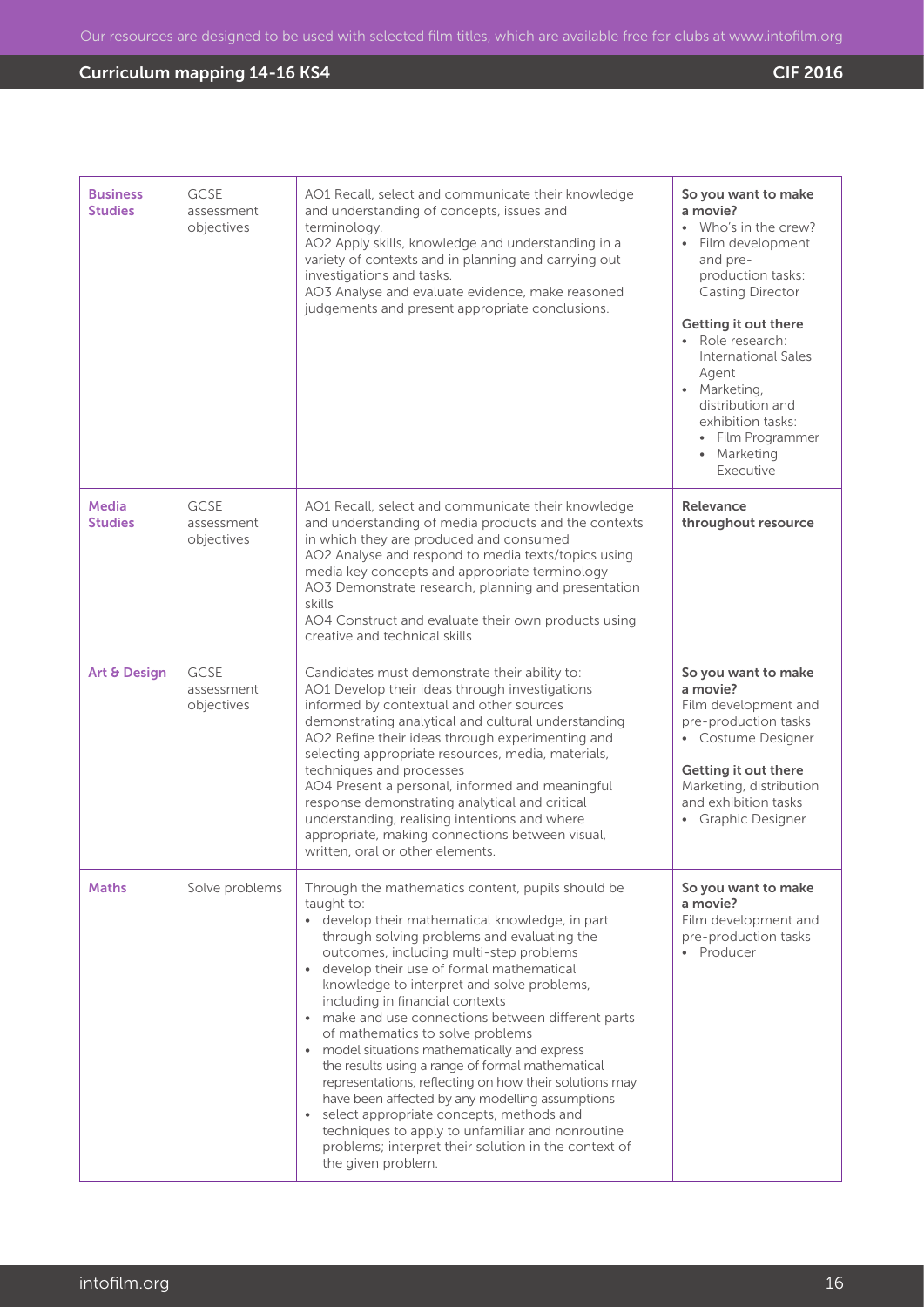| Languages                 | <b>GCSE</b><br>assessment<br>objectives | Learners must:<br>AO1 Listening: understand and respond to different<br>types of spoken language.<br>AO3 Reading: understand and respond to different<br>types of written language. AO4 Writing: communicate<br>in writing                                                                                                                                                                                                                                                                                               | Getting it out there<br>Marketing,<br>distribution and<br>exhibition tasks<br>International<br>Marketing Manager |
|---------------------------|-----------------------------------------|--------------------------------------------------------------------------------------------------------------------------------------------------------------------------------------------------------------------------------------------------------------------------------------------------------------------------------------------------------------------------------------------------------------------------------------------------------------------------------------------------------------------------|------------------------------------------------------------------------------------------------------------------|
| <b>Physical education</b> |                                         | Pupils should be taught to:<br>develop their technique and improve their<br>performance in other competitive sports, [for<br>example, athletics and gymnastics], or other physical<br>activities [for example, dance]<br>take part in further outdoor and adventurous<br>activities in a range of environments which present<br>intellectual and physical challenges and which<br>encourage pupils to work in a team, building on<br>trust and developing skills to solve problems, either<br>individually or as a group | Lights, camera, action!<br>Production and post<br>production task<br>Stunt Co-<br>ordinator/<br>choreographer    |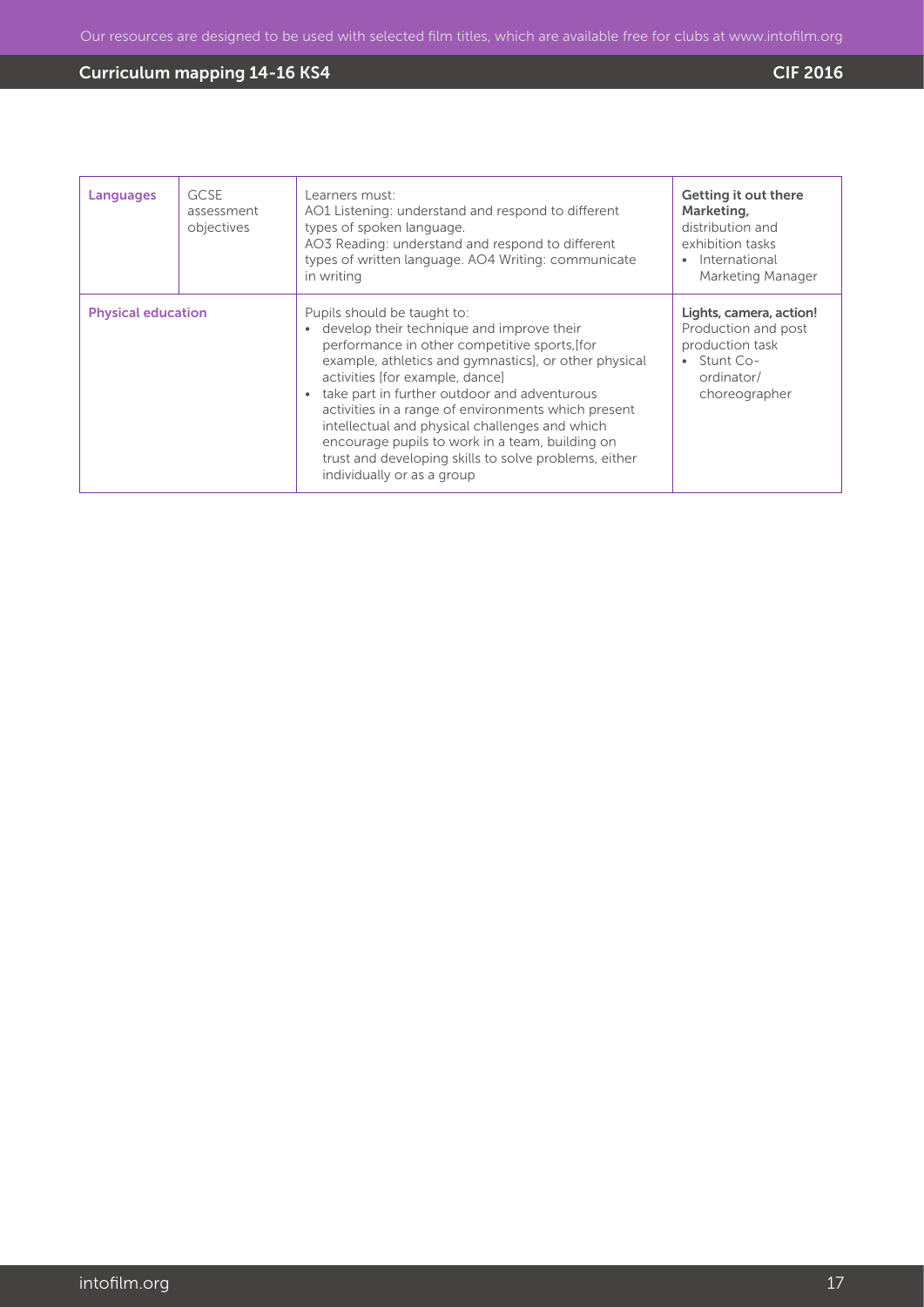# **Curriculum mapping 14-16 KS4** Curriculum mapping 14-16 KS4

# Northern Ireland Curriculum

| <b>Curriculum</b><br>area                                                     | Subject                          | Knowledge, skills and understanding                                                                                                                                                                                                                                                                                                                                                                                                                                                    |                                                                                                                                                                                                                                                                      |
|-------------------------------------------------------------------------------|----------------------------------|----------------------------------------------------------------------------------------------------------------------------------------------------------------------------------------------------------------------------------------------------------------------------------------------------------------------------------------------------------------------------------------------------------------------------------------------------------------------------------------|----------------------------------------------------------------------------------------------------------------------------------------------------------------------------------------------------------------------------------------------------------------------|
| Language<br>and literacy:<br><b>English</b><br>with Media<br><b>Education</b> | Writing                          | (i) Write clearly, effectively and imaginatively, using and<br>adapting forms and selecting vocabulary appropriate to<br>task and purpose in ways that engage the reader.<br>(ii) Organise information and ideas into structured and<br>sequenced sentences, paragraphs and whole texts,<br>using a variety of linguistic and structural features to<br>support cohesion and overall coherence.                                                                                        | So you want to make<br>a movie?<br>Film development and<br>pre-production tasks<br>• Screenwriter                                                                                                                                                                    |
|                                                                               | Talking and<br>listening         | Speaking and Listening<br>(i) Speak to communicate clearly and purposefully;<br>structure and sustain talk, adapting it to different<br>situations and audiences; use standard English and a<br>variety of techniques as appropriate.<br>(ii) Listen and respond to speakers' ideas and<br>perspectives, and how they construct and express<br>meanings.<br>(iii) Interact with others, shaping meanings through<br>suggestions, comments and questions and drawing<br>ideas together. | So you want to make<br>a movie?<br>· Film crew balloon<br>debate<br>Lights, camera, action!<br>• Play it back                                                                                                                                                        |
|                                                                               | Reading                          | (i) Read and understand texts, selecting material<br>appropriate to purpose, collating from different sources<br>and making comparisons and cross-references as<br>appropriate.                                                                                                                                                                                                                                                                                                        | So you want to make<br>a movie?<br>• Role research<br>Lights, camera, action!<br>• Role research<br>Getting it out there<br>• Role research                                                                                                                          |
| <b>Technology</b><br>and design                                               | GCSE<br>assessment<br>objectives | Students must:<br>• recall, select and communicate their knowledge and<br>understanding of technology and design in a range of<br>contexts (AO1);<br>• apply skills, knowledge and understanding, in a variety<br>of contexts and in designing and making products<br>$(AO2):$ and<br>analyse and evaluate products, including their design<br>and production (AO3).                                                                                                                   | So you want to make<br>a movie?<br>Film development and<br>pre-production tasks:<br>• Costume Designer<br>Lights, camera, action!<br>Production and post-<br>production tasks:<br>• VFX Supervisor<br>• SFX supervisor<br>Getting it out there<br>• Graphic Designer |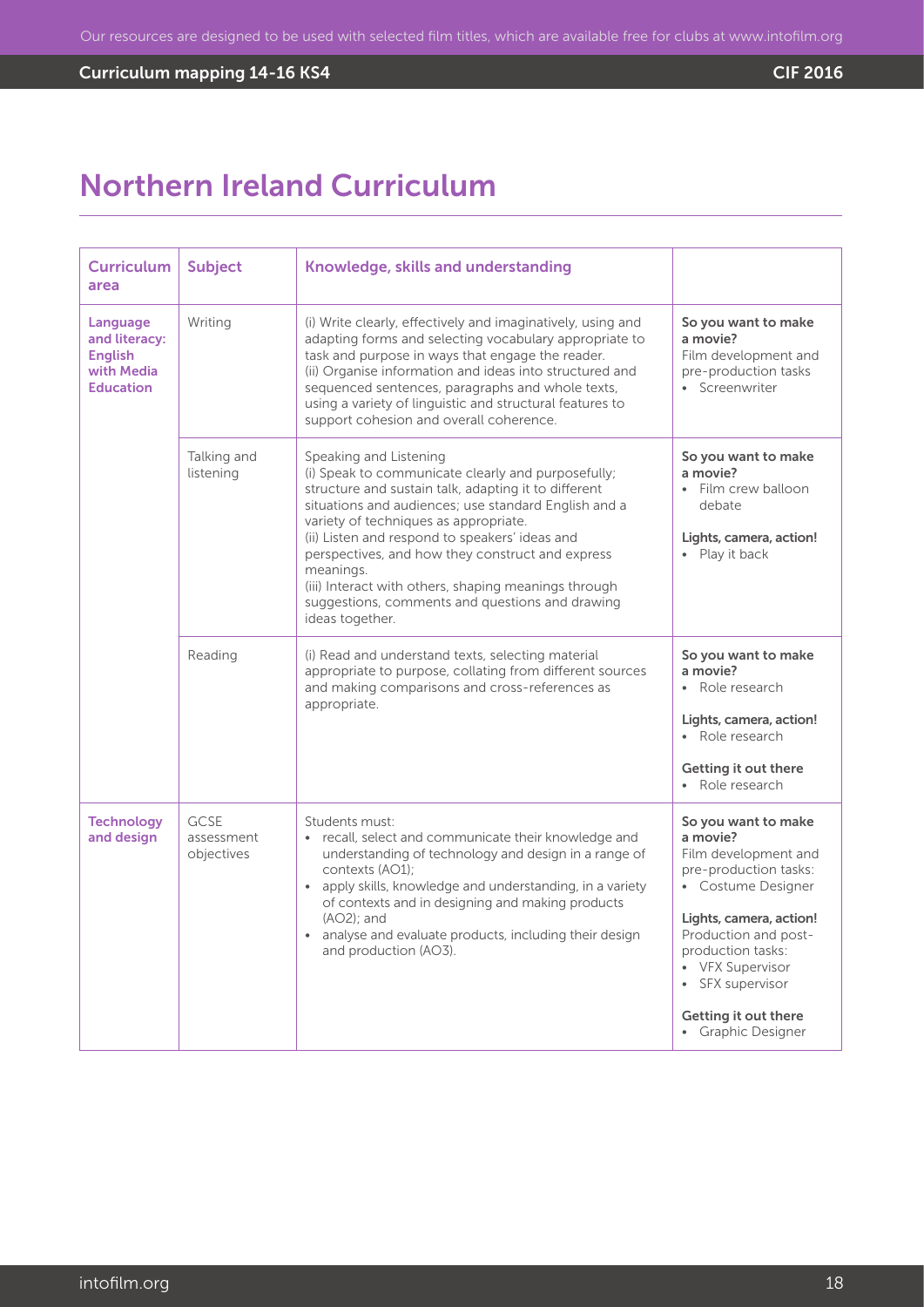| <b>The Arts</b>                    | Art and<br>design GCSE<br>assessment<br>objectives | Students must:<br>AO1: develop their ideas through sustained and focused<br>investigations informed by contextual and other sources,<br>demonstrating analytical and cultural understanding;<br>AO2: refine their ideas through experimenting and<br>selecting appropriate resources, media, materials,<br>techniques and processes;<br>AO3: record ideas, observations and insights relevant to<br>their intentions in visual and/or other forms; and<br>AO4: present a personal, informed and meaningful<br>response demonstrating analytical and critical<br>understanding, realising intentions and, where<br>appropriate, making connections between visual,<br>written, oral or other elements. | So you want to make<br>a movie?<br>Film development and<br>pre-production tasks<br>• Costume Designer<br>Getting it out there<br>Marketing, distribution<br>and exhibition tasks<br>• Graphic Designer                                                                                                                                  |
|------------------------------------|----------------------------------------------------|-------------------------------------------------------------------------------------------------------------------------------------------------------------------------------------------------------------------------------------------------------------------------------------------------------------------------------------------------------------------------------------------------------------------------------------------------------------------------------------------------------------------------------------------------------------------------------------------------------------------------------------------------------------------------------------------------------|-----------------------------------------------------------------------------------------------------------------------------------------------------------------------------------------------------------------------------------------------------------------------------------------------------------------------------------------|
|                                    | Drama GCSE<br>assessment<br>objectives             | Students must:<br>AO1: recall, select and communicate their knowledge<br>and understanding of drama to generate, explore and<br>develop ideas;<br>AO2: apply practical skills to communicate in<br>performance;                                                                                                                                                                                                                                                                                                                                                                                                                                                                                       | So you want to make<br>a movie?<br>Film development and<br>pre-production tasks<br>Director<br>$\bullet$<br>Screenwriter<br>$\bullet$<br><b>Casting Director</b>                                                                                                                                                                        |
| <b>Business</b><br><b>Studies</b>  | <b>GCSE</b><br>assessment<br>objectives            | Students must:<br>AO1: recall, select and communicate their knowledge<br>and understanding of concepts, issues and terminology;<br>AO2: apply skills, knowledge and understanding in a<br>variety of contexts and in planning and carrying out<br>investigations and tasks;<br>AO3: analyse and evaluate evidence, make reasoned<br>judgements and present appropriate conclusions.                                                                                                                                                                                                                                                                                                                   | So you want to make<br>a movie?<br>• Who's in the crew?<br>Film development<br>and pre-production<br>tasks: Casting<br>Director<br>Getting it out there<br>· Role research:<br><b>International Sales</b><br>Agent<br>• Marketing,<br>distribution and<br>exhibition tasks:<br>$\bullet$ Film<br>Programmer<br>• Marketing<br>Executive |
| <b>Moving</b><br><b>Image Arts</b> | <b>GCSE</b><br>assessment<br>objectives            | Students must:<br>• develop personal creative goals within a moving<br>image context and make connections with the work<br>of others (AO1):<br>• demonstrate the ability to organise a range of<br>resources to facilitate the realisation of a moving<br>image product (AO2);<br>use creative and technical skills to construct a moving<br>$\bullet$<br>image product (AO3);<br>• analyse and evaluate moving image products (AO4);                                                                                                                                                                                                                                                                 | Relevance<br>throughout resource                                                                                                                                                                                                                                                                                                        |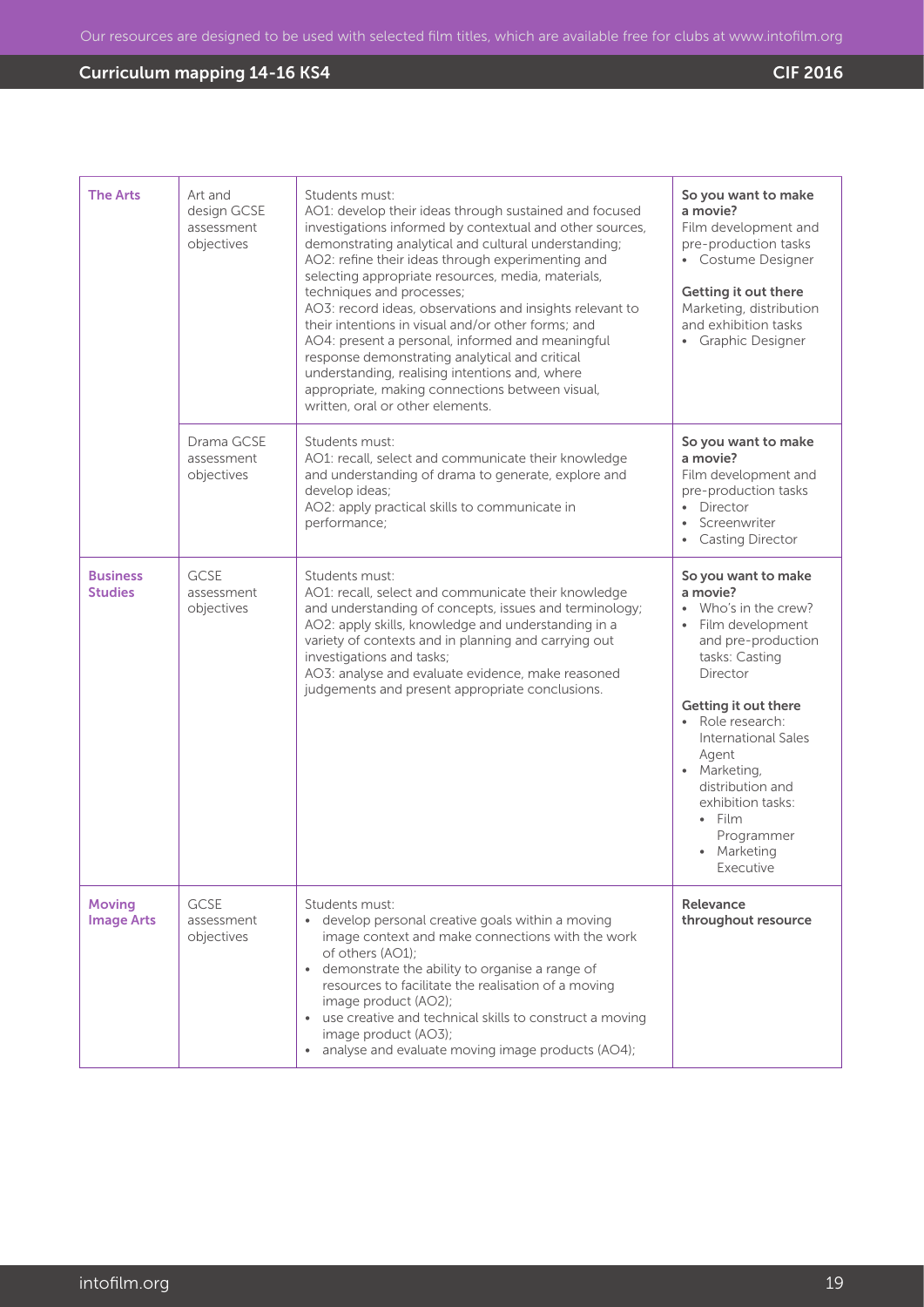| <b>Learning for</b><br>life and work | Employability                           | Pupils should be enabled to:<br>explore self employment and identify relevant<br>sources of support;<br>• investigate the recruitment and selection process,<br>taking into account the rights and responsibilities of<br>employees and employers;<br>develop a personal career plan based on relevant<br>$\bullet$<br>information and guidance | Think you know<br>about the film<br>industry?<br>• Credits bingo<br>Human value chain<br>So you want to make<br>a movie?<br>Careers skills audit<br>Mix and match<br>Who's in the crew?<br>• Doing:<br>development and<br>pre-production<br>tasks<br>Doing: pitch it!<br>Record and reflect<br>Getting it out there<br>• Role research<br>Record and reflect<br>Your future in film<br>• What have you<br>learned about<br>your teammates?<br>What have you learned<br>about yourself? |
|--------------------------------------|-----------------------------------------|-------------------------------------------------------------------------------------------------------------------------------------------------------------------------------------------------------------------------------------------------------------------------------------------------------------------------------------------------|----------------------------------------------------------------------------------------------------------------------------------------------------------------------------------------------------------------------------------------------------------------------------------------------------------------------------------------------------------------------------------------------------------------------------------------------------------------------------------------|
| <b>Maths</b>                         | GCSE<br>assessment<br>objectives        | Students must:<br>recall and use their knowledge of the prescribed<br>content (AO1);<br>• select and apply mathematical methods in a range of<br>contexts (AO2); and<br>interpret and analyse problems and generate<br>$\bullet$<br>strategies to solve them (AO3).                                                                             | So you want to make<br>a movie?<br>Film development and<br>pre-production tasks<br>• Producer                                                                                                                                                                                                                                                                                                                                                                                          |
| <b>Modern</b><br>languages           | <b>GCSE</b><br>assessment<br>objectives | Students must:<br>AO3: understand written language; and<br>AO4: communicate in writing.                                                                                                                                                                                                                                                         | Getting it out there<br>Marketing, distribution<br>and exhibition tasks<br>• International<br>Marketing Manager                                                                                                                                                                                                                                                                                                                                                                        |
| <b>Physical</b><br>education         | <b>GCSE</b><br>assessment<br>objectives | Candidates must:<br>recall, select and communicate their knowledge and<br>understanding of physical activity (AO1);<br>apply skills, knowledge and understanding in physical<br>$\bullet$<br>activity (AO2); and<br>analyse and evaluate physical activity, and identify<br>$\bullet$<br>action to bring about improvement (AO3).               | Lights, camera, action!<br>Production and post<br>production task<br>• Stunt Co-ordinator/<br>choreographer                                                                                                                                                                                                                                                                                                                                                                            |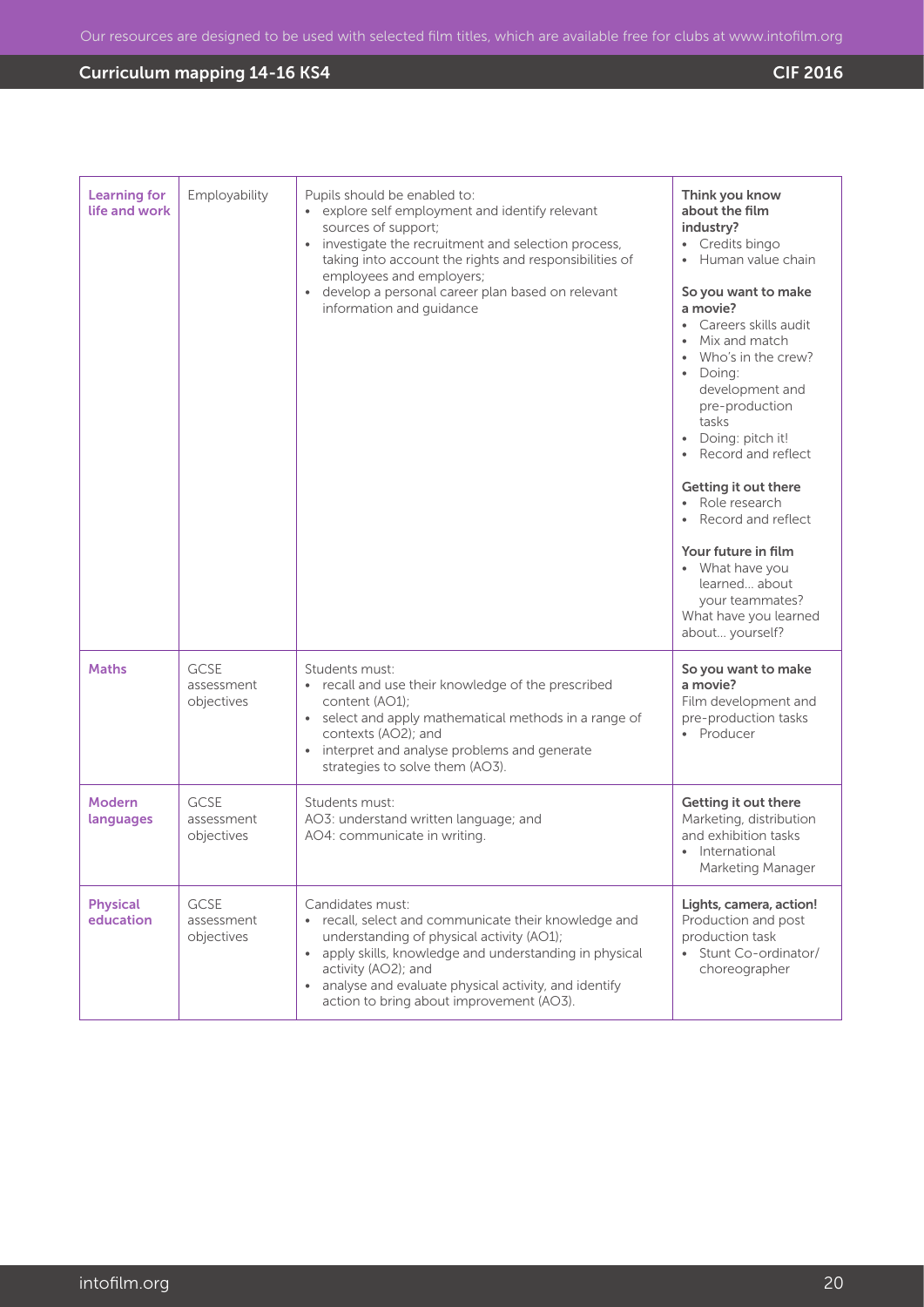# **Curriculum mapping 14-16 KS4** Curriculum mapping 14-16 KS4

# Curriculum for Excellence Scotland

| <b>Curriculum</b><br>subject          | <b>Organiser</b>         | <b>Experiences and outcomes</b>                                                                                                                                                                                                                                                                                                                                                                                                                                                                                                                                                                                                                                                                                                                                                                                                                                  | <b>Activity</b>                                                                                                                           |
|---------------------------------------|--------------------------|------------------------------------------------------------------------------------------------------------------------------------------------------------------------------------------------------------------------------------------------------------------------------------------------------------------------------------------------------------------------------------------------------------------------------------------------------------------------------------------------------------------------------------------------------------------------------------------------------------------------------------------------------------------------------------------------------------------------------------------------------------------------------------------------------------------------------------------------------------------|-------------------------------------------------------------------------------------------------------------------------------------------|
| <b>Literacy and</b><br><b>English</b> | Listening and<br>talking | When I engage with others I can make a relevant<br>contribution, ensure that everyone has an opportunity<br>to contribute and encourage them to take account of<br>others' points of view or alternative solutions.<br>I can respond in ways appropriate to my role, exploring<br>and expanding on contributions to reflect on, clarify or<br>adapt thinking.<br>LIT 4-02a                                                                                                                                                                                                                                                                                                                                                                                                                                                                                       | So you want to make<br>a movie?<br>• Film crew balloon<br>debate<br>Lights, camera, action!<br>• Play it back                             |
|                                       |                          | Having explored and analysed the features of spoken<br>language, I can use these independently, adopting and<br>sustaining an appropriate register to suit my purpose<br>and audience.<br><b>ENG 4-03a</b>                                                                                                                                                                                                                                                                                                                                                                                                                                                                                                                                                                                                                                                       |                                                                                                                                           |
|                                       | Reading                  | To show my understanding across different areas of<br>learning, I can:<br>• clearly state the purpose, main concerns, concepts<br>or arguments and use supporting detail<br>make inferences from key statements and state<br>$\bullet$<br>these accurately in my own words<br>• compare and contrast different types of text.<br><b>LIT 4-16a</b><br>To show my understanding, I can give detailed,<br>evaluative comments, with evidence, on the content<br>and form of short and extended texts, and respond to<br>different kinds of questions and other types of close<br>reading tasks.<br><b>ENG 4-17a</b>                                                                                                                                                                                                                                                 | So you want to make<br>a movie?<br>Role research<br>Lights, camera, action!<br>• Role research<br>Getting it out there<br>• Role research |
|                                       | Writing                  | Having explored and experimented with the narrative<br>structures which writers use to create texts in different<br>genres, I can:<br>• use the conventions of my chosen genre successfully<br>and/or<br>• create an appropriate mood or atmosphere and/or<br>• create convincing relationships, actions and dialogue<br>for my characters.<br><b>ENG 4-31a</b><br>I can engage and/or influence readers through my use<br>of language, style and tone as appropriate to genre.<br><b>ENG 3-27a / ENG 4-27a</b><br>By considering the type of text I am creating, I can<br>independently select ideas and relevant information for<br>different purposes, and organise essential information<br>or ideas and any supporting detail in a logical order. I<br>can use suitable vocabulary to communicate effectively<br>with my audience.<br>LIT 3-26a / LIT 4-26a | So you want to make<br>a movie?<br>Film development and<br>pre-production tasks<br>• Screenwriter                                         |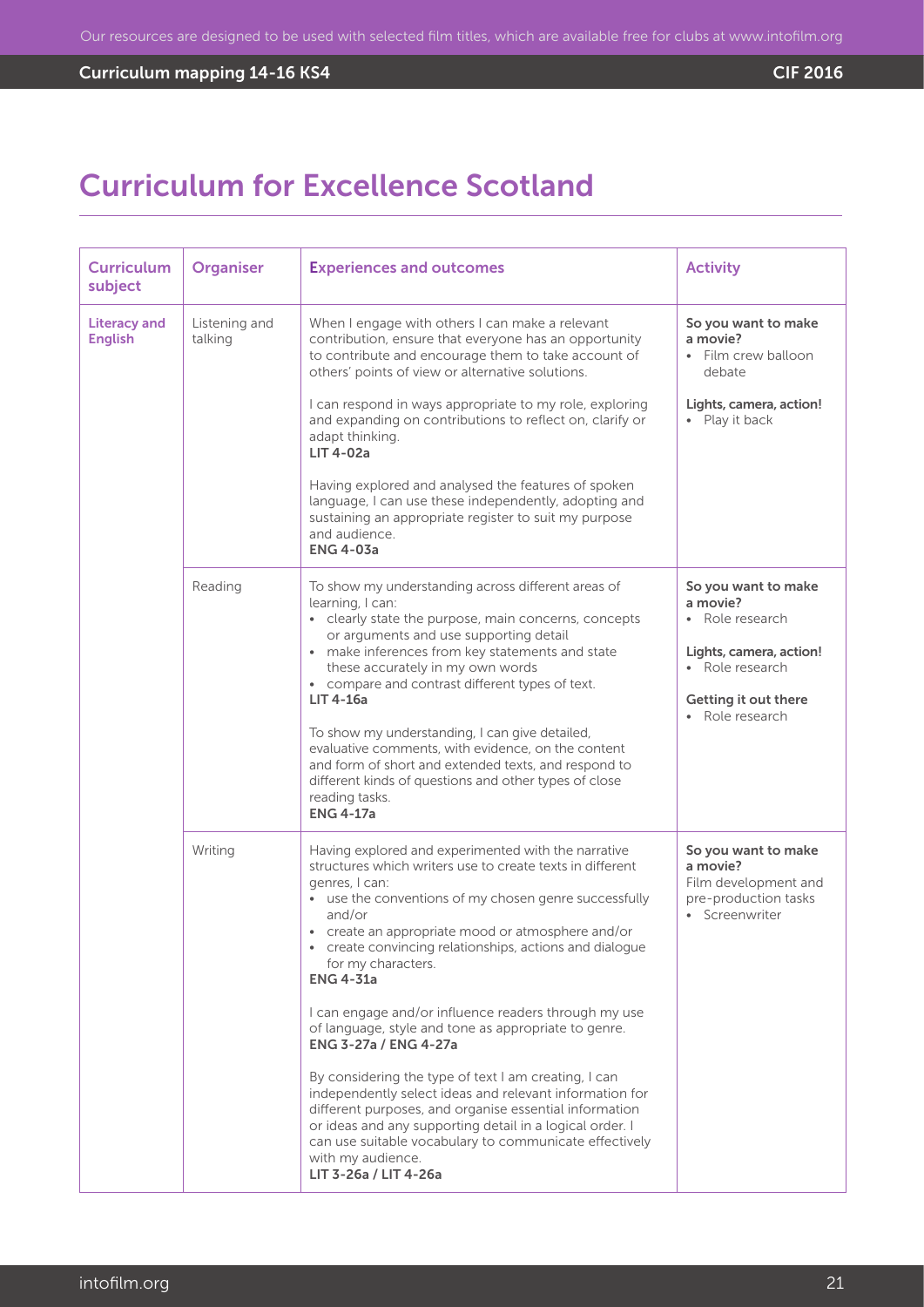| <b>Media</b>    | National 4 & 5<br>media course | Analysing Media Content (National 4)<br>Learners will be required to provide evidence of the skills<br>that are needed to analyse media content. Learners will<br>demonstrate knowledge of the relevant key aspects of<br>media literacy central to the straightforward analysis of<br>media content.<br><b>Creating Media Content (National 4)</b><br>Learners will be required to provide evidence of the skills<br>and knowledge that are<br>needed to plan and create media content and comment<br>on production processes.<br>Learners will apply knowledge of the relevant<br>key aspects of media literacy central to creating<br>straightforward media content.<br><b>Analysing Media Content (National 5)</b><br>The purpose of this Unit is to develop the skills to<br>analyse media content. This Unit provides learners<br>with the opportunity to develop knowledge and<br>understanding of media contexts, roles and the key<br>aspects of media literacy central to the detailed analysis<br>of media content<br><b>Creating Media Content (National 5)</b><br>The purpose of this Unit is to develop the skills to plan<br>and create media content, and evaluate production<br>processes. This Unit provides learners with the<br>opportunity to develop knowledge and understanding<br>of the key aspects of media literacy central to creating<br>media content | Relevance<br>throughout resource                                                                                                                                                                                                                                                                                                  |
|-----------------|--------------------------------|-------------------------------------------------------------------------------------------------------------------------------------------------------------------------------------------------------------------------------------------------------------------------------------------------------------------------------------------------------------------------------------------------------------------------------------------------------------------------------------------------------------------------------------------------------------------------------------------------------------------------------------------------------------------------------------------------------------------------------------------------------------------------------------------------------------------------------------------------------------------------------------------------------------------------------------------------------------------------------------------------------------------------------------------------------------------------------------------------------------------------------------------------------------------------------------------------------------------------------------------------------------------------------------------------------------------------------------------------------------------------------------|-----------------------------------------------------------------------------------------------------------------------------------------------------------------------------------------------------------------------------------------------------------------------------------------------------------------------------------|
| <b>Business</b> |                                | Business in Action (National 4) In this Unit, learners will<br>be required to provide evidence of their:<br>• understanding of facts and characteristics of the key<br>functional areas of business<br>basic understanding of the straightforward actions<br>$\bullet$<br>taken by business to meet customers' needs<br>Influences on Business (National 4)<br>In this Unit, learners will be required to provide evidence<br>of their:<br>awareness of the effects of straightforward internal<br>and external influences on business activity and<br>development<br>understanding of straightforward actions taken by<br>$\bullet$<br>business to remain successful and competitive                                                                                                                                                                                                                                                                                                                                                                                                                                                                                                                                                                                                                                                                                               | So you want to make<br>a movie?<br>Who's in the crew?<br>Film development<br>and pre-production<br>tasks: Casting<br>Director<br>Getting it out there<br>Role research:<br>$\bullet$<br><b>International Sales</b><br>Agent<br>Marketing,<br>distribution and<br>exhibition tasks:<br>• Film Programmer<br>Marketing<br>Executive |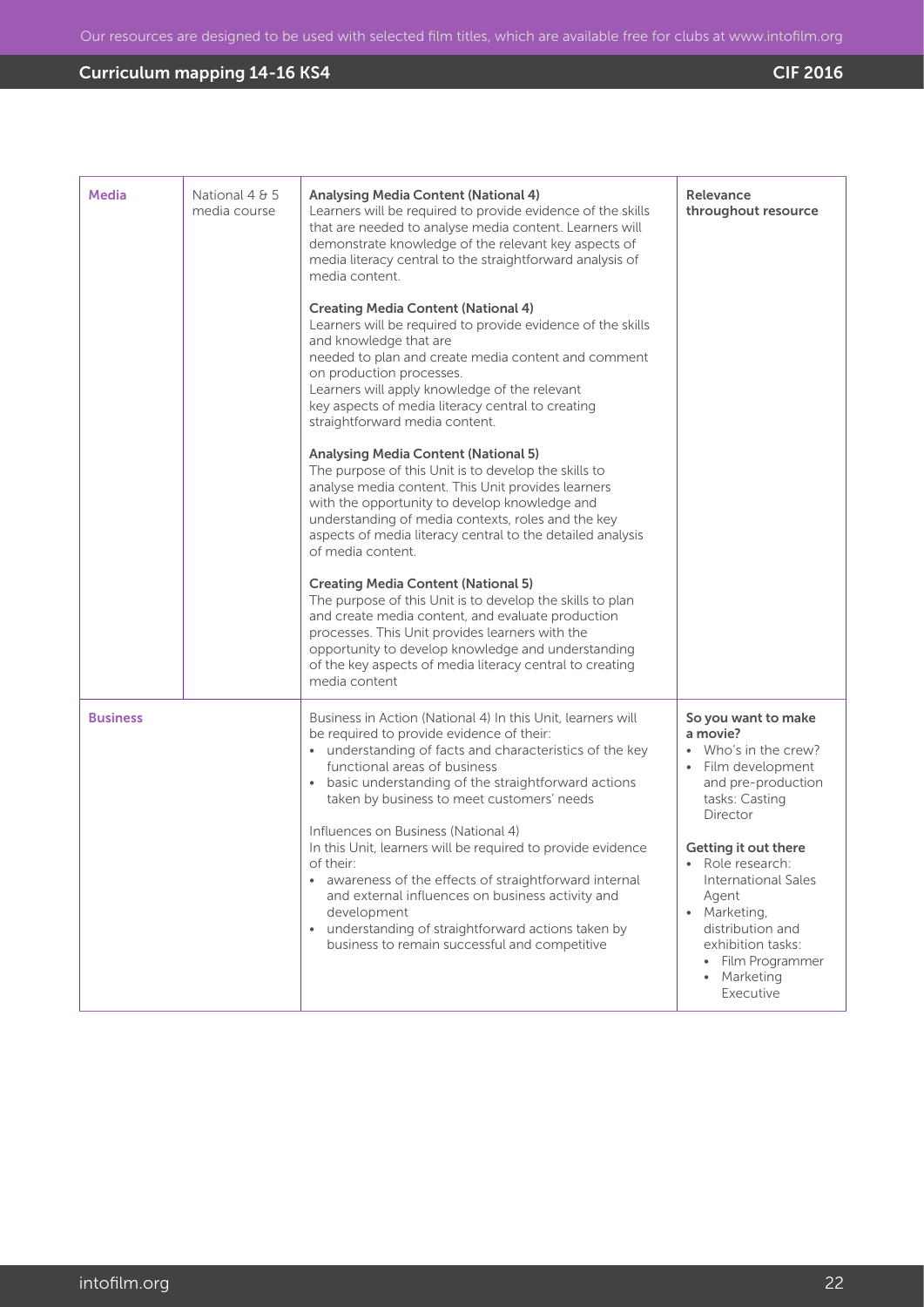| <b>Health and</b><br>wellbeing | Planning for<br>choices and<br>changes | Based on my interests, skills, strengths and preferences,<br>I am supported to make suitable, realistic and informed<br>choices, set manageable goals and plan for my further<br>transitions.<br><b>HWB 4-19a</b><br>I am investigating different careers/occupations, ways<br>of working, and learning and training paths. I am gaining<br>experience that helps me recognise the relevance of my<br>learning, skills and interests to my future life.<br>HWB 2-20a / HWB 3-20a / HWB 4-20a | Think you know<br>about the film<br>industry?<br>• Credits bingo<br>• Human value chain<br>So you want to make<br>a movie?<br>• Careers skills audit<br>• Mix and match<br>• Who's in the crew?<br>· Doing:<br>development and<br>pre-production<br>tasks<br>• Doing: pitch it!<br>Record and reflect<br>Getting it out there<br>• Role research<br>Record and reflect<br>Your future in film<br>• What have you<br>learned about<br>your teammates?<br>• What have you<br>learned about<br>yourself? |
|--------------------------------|----------------------------------------|----------------------------------------------------------------------------------------------------------------------------------------------------------------------------------------------------------------------------------------------------------------------------------------------------------------------------------------------------------------------------------------------------------------------------------------------------------------------------------------------|-------------------------------------------------------------------------------------------------------------------------------------------------------------------------------------------------------------------------------------------------------------------------------------------------------------------------------------------------------------------------------------------------------------------------------------------------------------------------------------------------------|
| <b>Expressive</b><br>arts      | Music                                  | I can give assured, expressive and imaginative<br>performances of vocal and/or instrumental music from<br>a wide range of styles and cultures, using performance<br>directions, musical notation, and/or playing by ear.<br>EXA 4-16a<br>Having developed my ideas from a range of stimuli,<br>I can create and present compositions using a broad<br>range of musical concepts and ideas.<br><b>EXA 4-18a</b>                                                                               | Lights, camera, action!<br>Production and post<br>production tasks<br>• Foley artist                                                                                                                                                                                                                                                                                                                                                                                                                  |
|                                | Drama                                  | In response to a variety of stimuli, I can use my<br>understanding of characterisation to create characters<br>using different approaches, making use of voice,<br>movement and language. I can present my work to an<br>audience.<br><b>EXA 4-13a</b><br>Having had opportunities to lead negotiation and decision<br>making, I can work on my own and with others to devise,<br>rehearse and refine dramas and scripts.<br><b>EXA 4-14a</b>                                                | So you want to make<br>a movie?<br>Film development and<br>pre-production tasks<br>• Director<br>Screenwriter<br><b>Casting Director</b>                                                                                                                                                                                                                                                                                                                                                              |
|                                | Art and design                         | Having chosen personal themes and developed my<br>own ideas from a range of stimuli, I can express and<br>communicate my ideas, thoughts and feelings through<br>2D and 3D work.<br><b>EXA 4-05a</b><br>By working through a design process in response<br>to a design brief, I can develop and communicate<br>imaginative and original design solutions.<br><b>EXA 4-06a</b>                                                                                                                | So you want to make<br>a movie?<br>Film development and<br>pre-production tasks<br>• Costume Designer<br>Getting it out there<br>Marketing, distribution<br>and exhibition tasks<br>• Graphic Designer                                                                                                                                                                                                                                                                                                |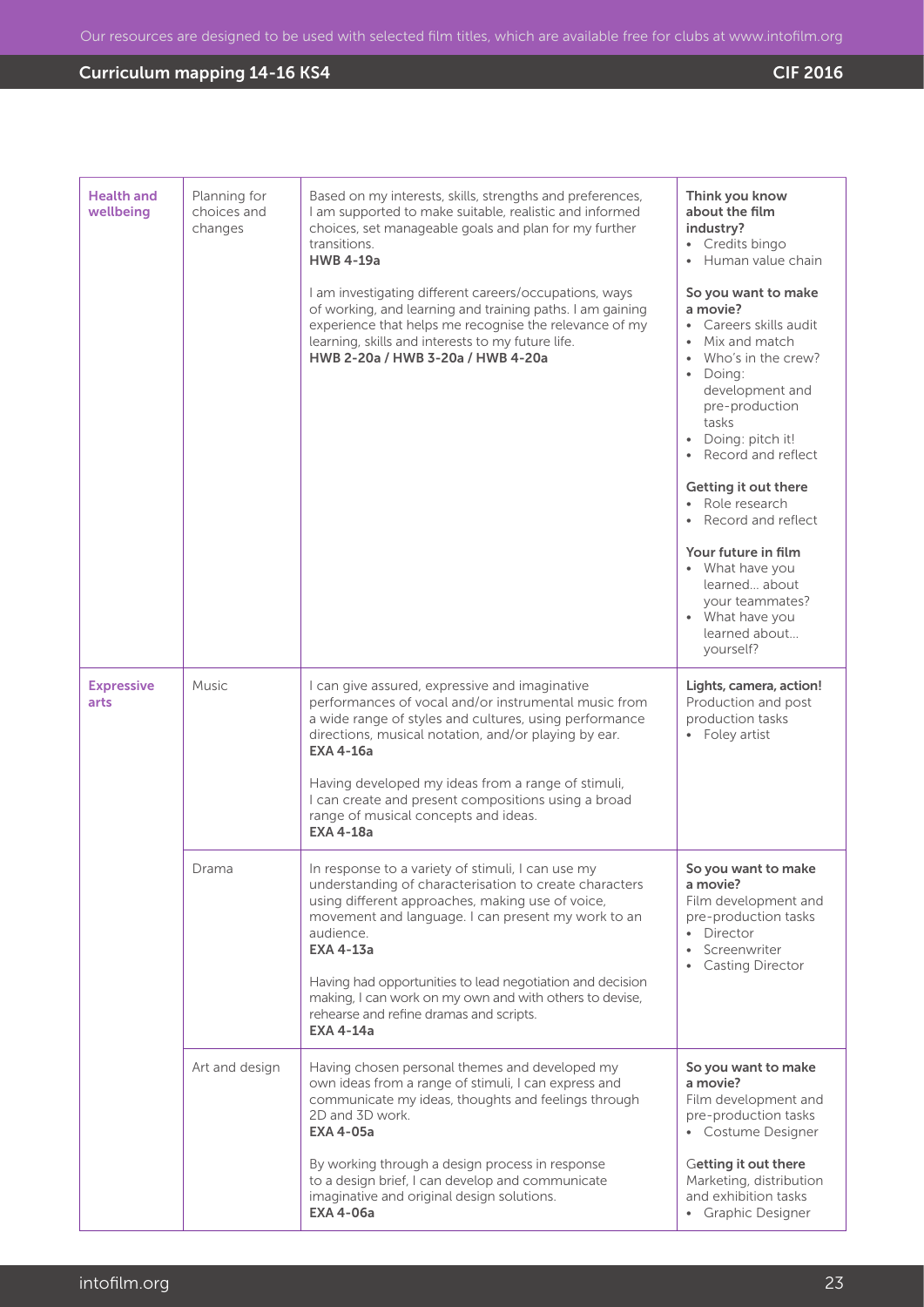|                                |                                                                                                                         | I can use the visual elements and concepts with<br>sensitivity to express qualities and relationships and<br>convey information, thoughts and feelings. I can use<br>my skills and creativity to generate original ideas in my<br>expressive and design work.<br><b>EXA 4-03a</b>                                                                                                                                                                                                                                                                                                                                 |                                                                                                                                                                       |
|--------------------------------|-------------------------------------------------------------------------------------------------------------------------|-------------------------------------------------------------------------------------------------------------------------------------------------------------------------------------------------------------------------------------------------------------------------------------------------------------------------------------------------------------------------------------------------------------------------------------------------------------------------------------------------------------------------------------------------------------------------------------------------------------------|-----------------------------------------------------------------------------------------------------------------------------------------------------------------------|
|                                |                                                                                                                         | I have continued to experiment with a range of media<br>and technologies, handling them with control and<br>assurance to create images and objects. I can apply<br>my understanding of the properties of media and of<br>techniques to specific tasks.<br><b>EXA 4-02a</b>                                                                                                                                                                                                                                                                                                                                        |                                                                                                                                                                       |
| <b>Health and</b><br>wellbeing | Physical<br>education                                                                                                   | As I encounter a variety of challenges and contexts<br>for learning, I am encouraged and supported to<br>demonstrate my ability to select and apply a wide range<br>of complex movement skills and strategies, creatively,<br>accurately and with consistency and control.<br><b>HWB 4-21a</b><br>I can:<br>• observe closely, reflect, describe and analyse key<br>aspects of my own and others' performances<br>• make informed judgements, specific to an activity<br>monitor and take responsibility for improving my<br>own performance based on recognition of personal<br>strengths and development needs. | Lights, camera, action!<br>Production and post<br>production tasks<br>• Stunt Co-<br>ordinator/<br>choreographer                                                      |
|                                |                                                                                                                         | <b>HWB 4-24a</b>                                                                                                                                                                                                                                                                                                                                                                                                                                                                                                                                                                                                  |                                                                                                                                                                       |
| <b>Technologies</b>            | <b>Business</b><br>contexts for<br>developing<br>technological<br>skills and<br>knowledge                               | Whilst working in a simulated or real workplace, I<br>can select and use appropriate software to carry<br>out a range of tasks which support business and<br>entrepreneurial activities.<br><b>TCH 4-07a</b>                                                                                                                                                                                                                                                                                                                                                                                                      | Lights, camera, action!<br>Production and post<br>production tasks<br>• VFX Supervisor<br>• SFX supervisor                                                            |
|                                |                                                                                                                         |                                                                                                                                                                                                                                                                                                                                                                                                                                                                                                                                                                                                                   | Getting it out there<br>Marketing, distribution<br>and exhibition tasks<br>• Graphic Designer                                                                         |
|                                | Craft, design,<br>engineering and<br>graphics<br>contexts for<br>developing<br>technological<br>skills and<br>knowledge | Showing creativity and innovation, I can design, plan and<br>produce increasingly complex items which satisfy the<br>needs of the user, at home or in the world of work.<br><b>TCH 4-14a</b><br>I can confidently use appropriate software to represent<br>my ideas and items in the world around me, showing<br>creativity, imagination or innovation.<br><b>TCH 4-15c</b>                                                                                                                                                                                                                                       | So you want to make<br>a movie?<br>Film development<br>$\bullet$<br>and pre-<br>production tasks -<br>Costume Designer<br>Lights, camera, action!<br>• Production and |
|                                |                                                                                                                         |                                                                                                                                                                                                                                                                                                                                                                                                                                                                                                                                                                                                                   | post production<br>$tasks - VFX$ and<br>SFX coordinator                                                                                                               |
|                                |                                                                                                                         |                                                                                                                                                                                                                                                                                                                                                                                                                                                                                                                                                                                                                   | Getting it out there<br>• Marketing,<br>distribution and<br>exhibition tasks -<br>Graphic Designer                                                                    |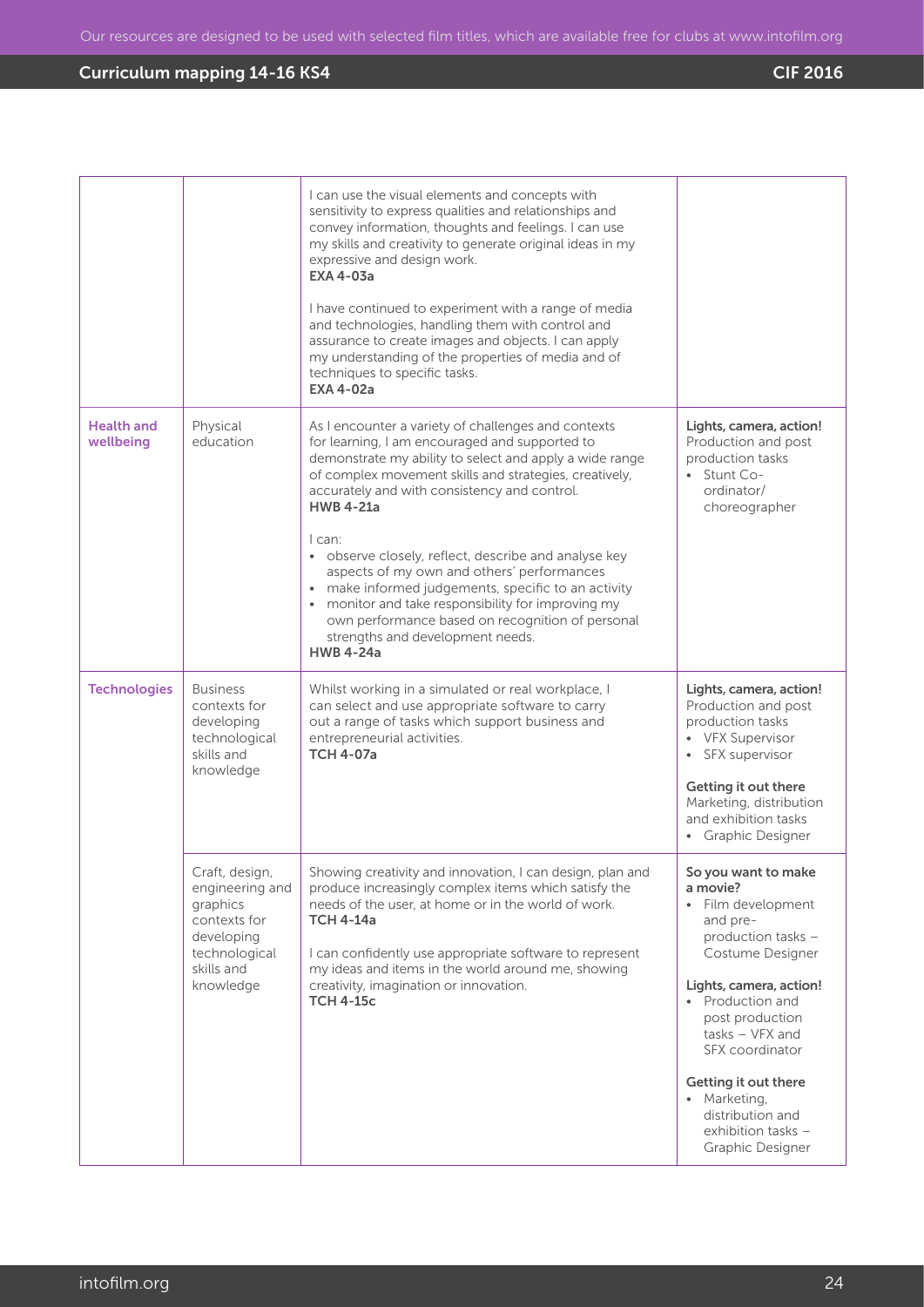| <b>Mathematics</b>      | can discuss and illustrate the facts I need to consider<br>when determining what I can afford, in order to manage<br>credit and debt and lead a responsible lifestyle.<br><b>MNU 4-09a</b>   | So you want to make<br>a movie?<br>Film development and<br>pre-production tasks<br>Producer                   |
|-------------------------|----------------------------------------------------------------------------------------------------------------------------------------------------------------------------------------------|---------------------------------------------------------------------------------------------------------------|
| <b>Modern languages</b> | can use my knowledge about language, including<br>structure, spelling and punctuation, using success criteria<br>to take responsibility for the accuracy of my writing.<br><b>MLAN 4-14a</b> | Getting it out there<br>Marketing, distribution<br>and exhibition tasks<br>International<br>Marketing Manager |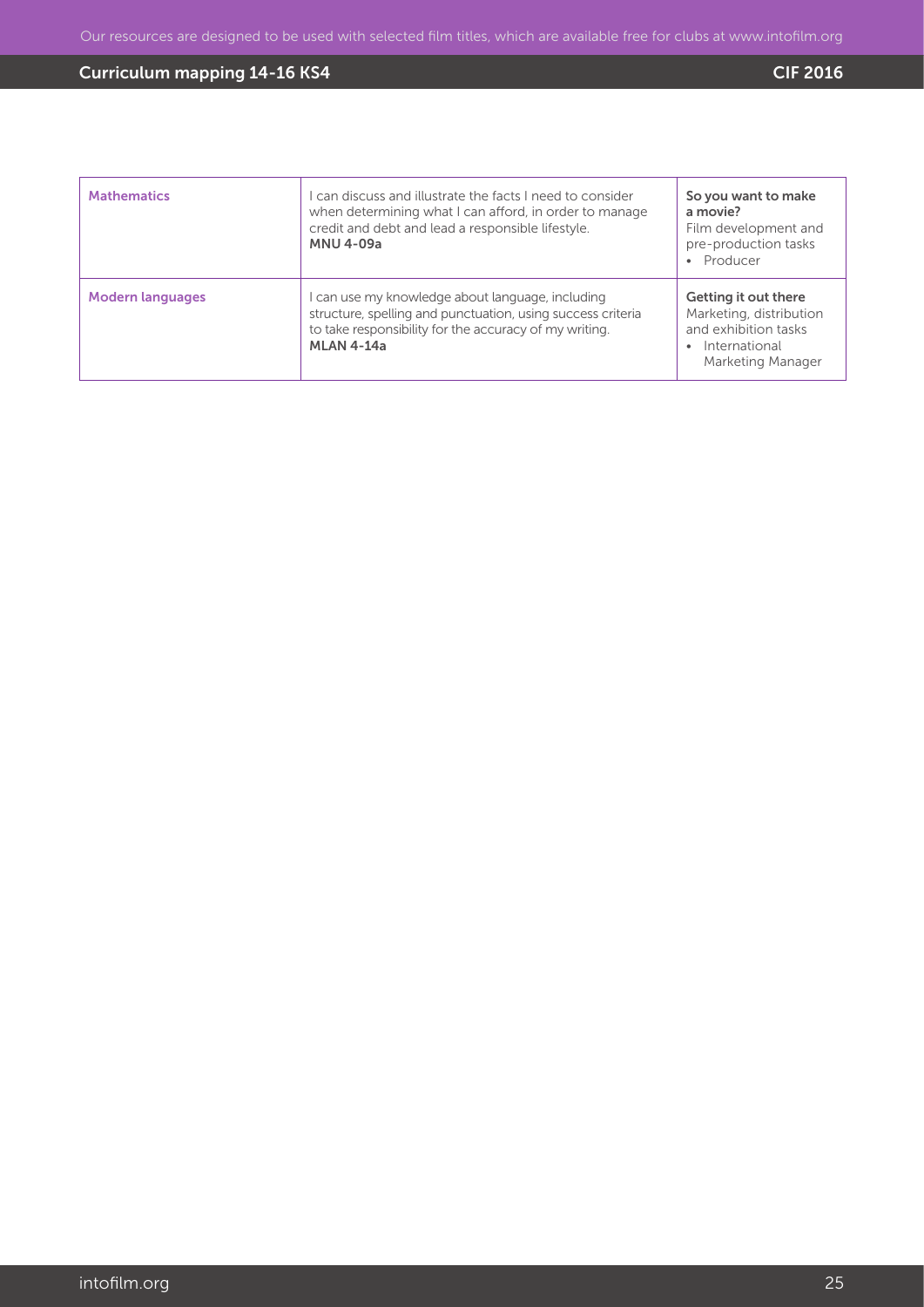# **Curriculum mapping 14-16 KS4** Curriculum mapping 14-16 KS4

# National Curriculum for Wales

| <b>Curriculum</b><br>subject                                   | Programme<br>of study              | <b>Content</b>                                                                                                                                                                                                                                                                                                                                                                                                                                                                                                                                                                                      |                                                                                                                                                                                                                                                                                                   |
|----------------------------------------------------------------|------------------------------------|-----------------------------------------------------------------------------------------------------------------------------------------------------------------------------------------------------------------------------------------------------------------------------------------------------------------------------------------------------------------------------------------------------------------------------------------------------------------------------------------------------------------------------------------------------------------------------------------------------|---------------------------------------------------------------------------------------------------------------------------------------------------------------------------------------------------------------------------------------------------------------------------------------------------|
| <b>English/Literacy</b><br>in the National<br><b>Framework</b> | Reading                            | Learners are able to:<br>• use a range of strategies, e.g. speed reading,<br>close reading, annotation, prediction, to skim<br>texts for gist, key ideas and themes, and scan for<br>detailed information, extracting and commenting<br>maturely on key ideas and themes<br>• confidently evaluate the characteristics of a<br>wide range of challenging texts (continuous and<br>non-continuous) in terms of language, theme,<br>structure and organisation/presentation<br>• use the internet to search selectively, assessing<br>the reliability, significance and accuracy of what<br>they find | So you want to make<br>a movie?<br>• Role research<br>Lights, camera, action!<br>• Role research<br>Getting it out there<br>• Role research                                                                                                                                                       |
|                                                                | Oracy                              | Learners are able to:<br>• use formal and informal language, adapting their<br>talk and non-verbal features to meet the demands<br>of an increasing range of contexts and purposes;<br>make controlled and effective use of standard<br>English vocabulary and grammar<br>confidently organise and extend their spoken<br>language using varied syntax and adventurous<br>vocabulary precisely (including terminology) to<br>make sustained and considered contributions that<br>engage listener interest                                                                                           | So you want to make<br>a movie?<br>• Film crew balloon<br>debate<br>Lights, camera, action!<br>Play it back                                                                                                                                                                                       |
|                                                                | Writing                            | Learners are able to:<br>show control, coherence and originality of style<br>when writing in continuous and non-continuous<br>forms, e.g. use convincing character and plot<br>development, pace, imagination and creativity,<br>shape, detail and other devices, to achieve particular<br>effects and firmly sustain the readers' interest<br>show sustained awareness of different readers by<br>selecting from a range of styles and structures, and<br>adapting their use of language confidently                                                                                               | So you want to make<br>a movie?<br>Film development and<br>pre-production tasks<br>• Screenwriter                                                                                                                                                                                                 |
| <b>PSE</b>                                                     | Preparing for<br>lifelong learning | Learners should be given opportunities to:<br>• be ambitious, adaptable and embrace learning<br>opportunities<br>• be well-organised and take responsibility for their<br>actions and decisions related to learning<br>• to understand the relevant opportunities available<br>to them in<br>• education and training                                                                                                                                                                                                                                                                               | Think you know<br>about the film<br>industry?<br>• Credits bingo<br>• Human value chain<br>So you want to make<br>a movie?<br>• Careers skills audit<br>• Mix and match<br>Who's in the crew?<br>Doing:<br>development and<br>pre-production<br>tasks<br>Doing: pitch it!<br>• Record and reflect |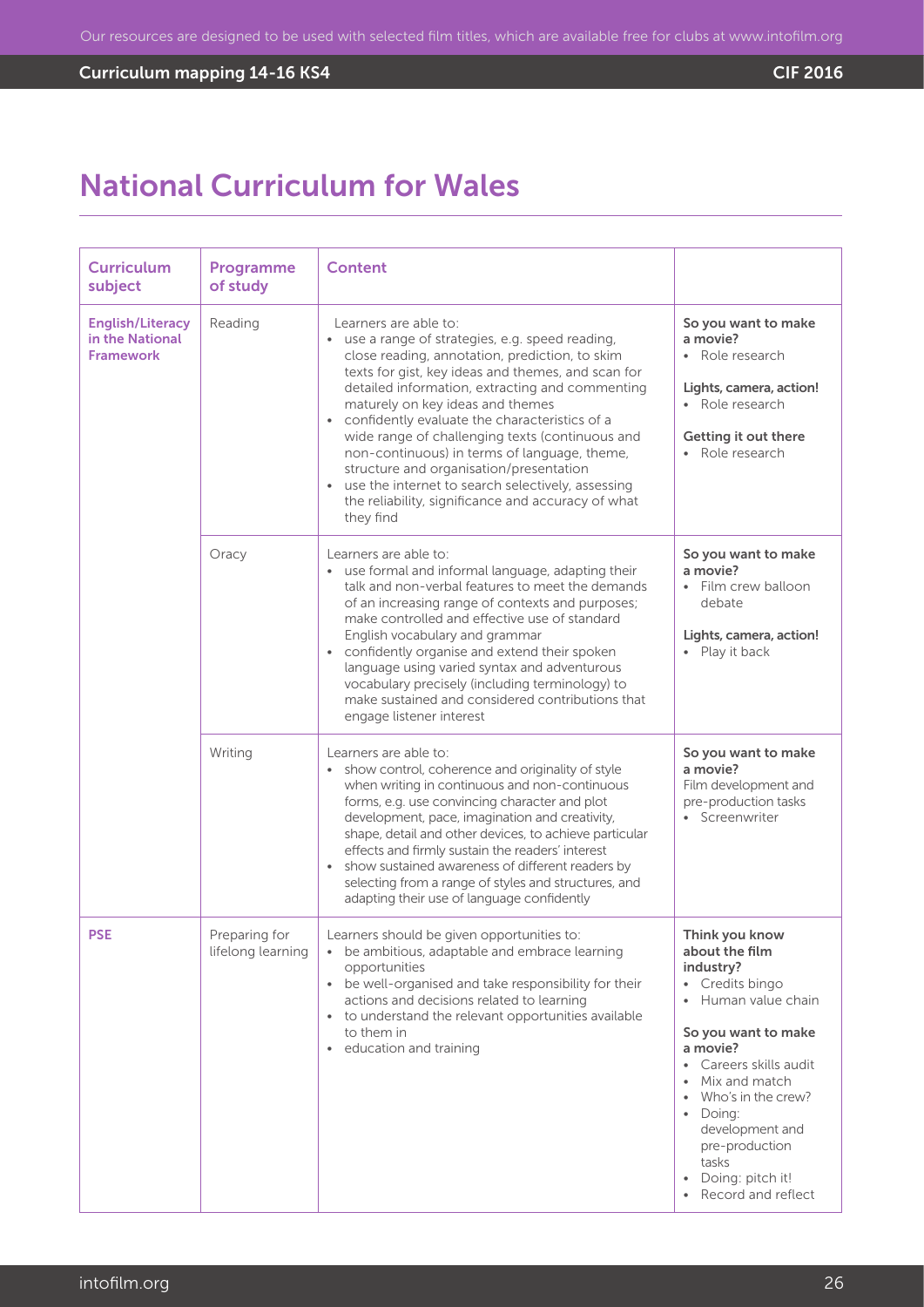|                                                |                                         |                                                                                                                                                                                                                                                                                                                                                                                                                                                                                                                                                                                                                                                                                                                                                                                                                                                                                                                                                                                                                                                                                                                              | Getting it out there<br>• Role research<br>Record and reflect<br>Your future in film<br>• What have you<br>learned about<br>your teammates?<br>• What have you<br>learned about<br>yourself?                                                                                                 |
|------------------------------------------------|-----------------------------------------|------------------------------------------------------------------------------------------------------------------------------------------------------------------------------------------------------------------------------------------------------------------------------------------------------------------------------------------------------------------------------------------------------------------------------------------------------------------------------------------------------------------------------------------------------------------------------------------------------------------------------------------------------------------------------------------------------------------------------------------------------------------------------------------------------------------------------------------------------------------------------------------------------------------------------------------------------------------------------------------------------------------------------------------------------------------------------------------------------------------------------|----------------------------------------------------------------------------------------------------------------------------------------------------------------------------------------------------------------------------------------------------------------------------------------------|
| Careers and the world of work                  |                                         | Learners should be able to develop their skills,<br>attitudes and values through a range of contexts.<br>They should have the opportunity to:<br>Personal achievement<br>1. develop a curriculum vitae (CV) based on their<br>achievements, abilities, interests and skills<br>Seeking information<br>2. use a variety of sources to find information<br>about their career ideas, differentiating between<br>information and promotional material<br>3. examine employment and learning opportunities<br>and trends both locally and further afield<br>Understanding the world of work<br>examine the implications of stereotyping in<br>4.<br>employment and training, recognising the<br>benefits of a positive attitude to difference<br>and diversity<br>5.<br>explore the role of enterprise/wealth creation<br>and develop their own ability to act in<br>entrepreneurial ways<br>6. recognise their responsibilities and rights<br>as employees and learn how to follow safe<br>working practices<br>use work-focused experiences to understand<br>7.<br>better what skills and personal qualities<br>employers want | Think you know<br>about the film<br>industry?<br>Credits bingo<br>Human value chain<br>So you want to make<br>a movie?<br>• Careers skills audit<br>Mix and match<br>$\bullet$<br>Your future in film<br>• What have you<br>learned about<br>yourself?<br>Taking it further $-$<br>all tasks |
| Information and<br>communication<br>technology | <b>GCSE</b><br>assessment<br>objectives | Candidates will be required to demonstrate their<br>ability to:<br>AO1 Recall, select and communicate their<br>knowledge and understanding of ICT.<br>AO2 Apply knowledge, understanding and skills to<br>produce ICT-based solutions.                                                                                                                                                                                                                                                                                                                                                                                                                                                                                                                                                                                                                                                                                                                                                                                                                                                                                       | Lights, camera, action!<br>Production and post<br>production tasks<br>• VFX Supervisor<br>SFX supervisor<br>$\bullet$<br>Getting it out there<br>Marketing, distribution<br>and exhibition tasks<br>• Graphic Designer                                                                       |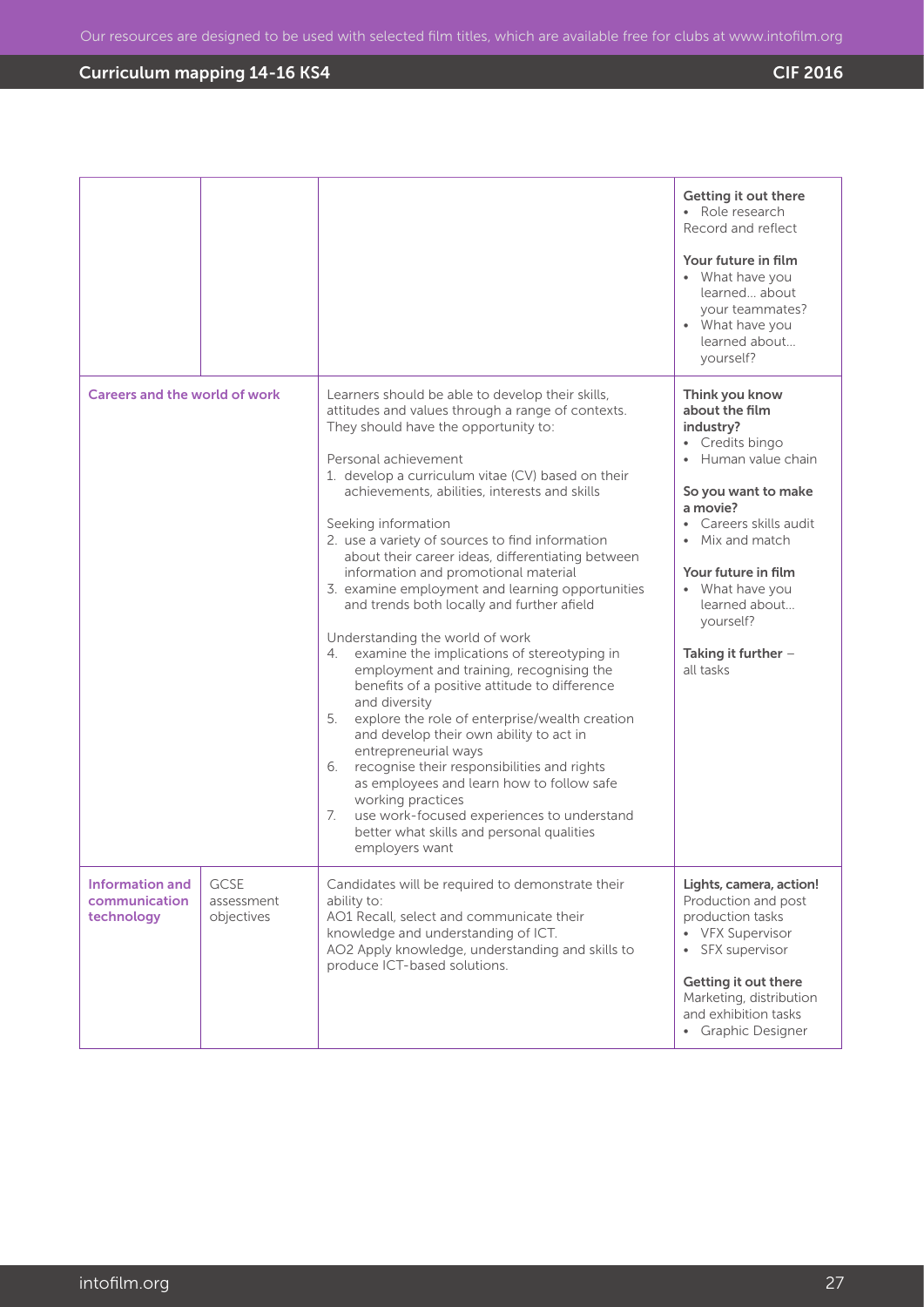| <b>Art and design</b>           | Understanding,<br>Investigating<br>and Making | Learners must demonstrate their ability to:<br>AO2 Refine work by exploring ideas, selecting and<br>experimenting with appropriate media, materials,<br>techniques and processes.<br>AO4 Present a personal and meaningful response<br>that realises intentions and demonstrates<br>understanding of visual language.                                                                                                                                                                                                                                                                                                                                                                             | So you want to make<br>a movie?<br>Film development and<br>pre-production tasks<br>• Costume Designer<br>Getting it out there<br>Marketing, distribution<br>and exhibition tasks<br>• Graphic Designer                                                                                                                                      |
|---------------------------------|-----------------------------------------------|---------------------------------------------------------------------------------------------------------------------------------------------------------------------------------------------------------------------------------------------------------------------------------------------------------------------------------------------------------------------------------------------------------------------------------------------------------------------------------------------------------------------------------------------------------------------------------------------------------------------------------------------------------------------------------------------------|---------------------------------------------------------------------------------------------------------------------------------------------------------------------------------------------------------------------------------------------------------------------------------------------------------------------------------------------|
| <b>Media Studies</b>            | <b>GCSE</b><br>assessment<br>objectives       | AO1 Recall, select and communicate their knowledge<br>and understanding of media products and the contexts<br>in which they are produced and consumed. AO2<br>Analyse and respond to media texts/topics using<br>media key concepts and appropriate terminology.<br>AO3 Demonstrate research, planning and<br>presentational skills.<br>AO4 Construct and evaluate their own products<br>using creative and technical skills.                                                                                                                                                                                                                                                                     | Relevance<br>throughout resource                                                                                                                                                                                                                                                                                                            |
| <b>Business Studies</b>         | <b>GCSE</b><br>assessment<br>objectives       | Candidates will be required to demonstrate their<br>ability to:<br>AO1 recall, select and communicate their<br>knowledge and understanding of concepts, issues<br>and terminology;<br>AO2 apply skills, knowledge and understanding in a<br>variety of contexts and in planning and carrying out<br>investigations and tasks;<br>AO3 analyse and evaluate evidence, make reasoned<br>judgements and present conclusions.                                                                                                                                                                                                                                                                          | So you want to make<br>a movie?<br>Who's in the crew?<br>$\bullet$<br>Film development<br>$\bullet$<br>and pre-production<br>tasks: Casting<br>Director<br>Getting it out there<br>Role research:<br>International Sales<br>Agent<br>· Marketing,<br>distribution and<br>exhibition tasks:<br>• Film Programmer<br>• Marketing<br>Executive |
| <b>Design and</b><br>technology | Design/making<br>skills                       | Pupils should be given opportunities to:<br>• use given design briefs, and where appropriate,<br>develop their own to clarify their ideas for<br>products<br>identify and use appropriate sources of<br>$\bullet$<br>information to help generate and develop their<br>ideas for products<br>• be creative and innovative in their thinking when<br>generating ideas for their products<br>• identify and apply knowledge and understanding<br>about technological, sustainability and health<br>and safety issues to develop ideas for products<br>that are achievable and practical<br>be creative in finding alternative ways of making if<br>$\bullet$<br>the first attempt is not achievable | So you want to make<br>a movie?<br>Film development and<br>pre-production tasks:<br>• Costume Designer<br>Lights, camera, action!<br>Production and post-<br>production tasks:<br>• VFX Supervisor<br>SFX supervisor<br>$\bullet$<br>Getting it out there<br>• Graphic Designer                                                             |
| <b>Mathematics</b>              | Manage<br>money                               | Pupils should be given opportunities to:<br>• calculate with money, including household bills<br>make informed decisions relating to household<br>budgeting                                                                                                                                                                                                                                                                                                                                                                                                                                                                                                                                       | So you want to make<br>a movie?<br>Film development and<br>pre-production tasks<br>• Producer                                                                                                                                                                                                                                               |